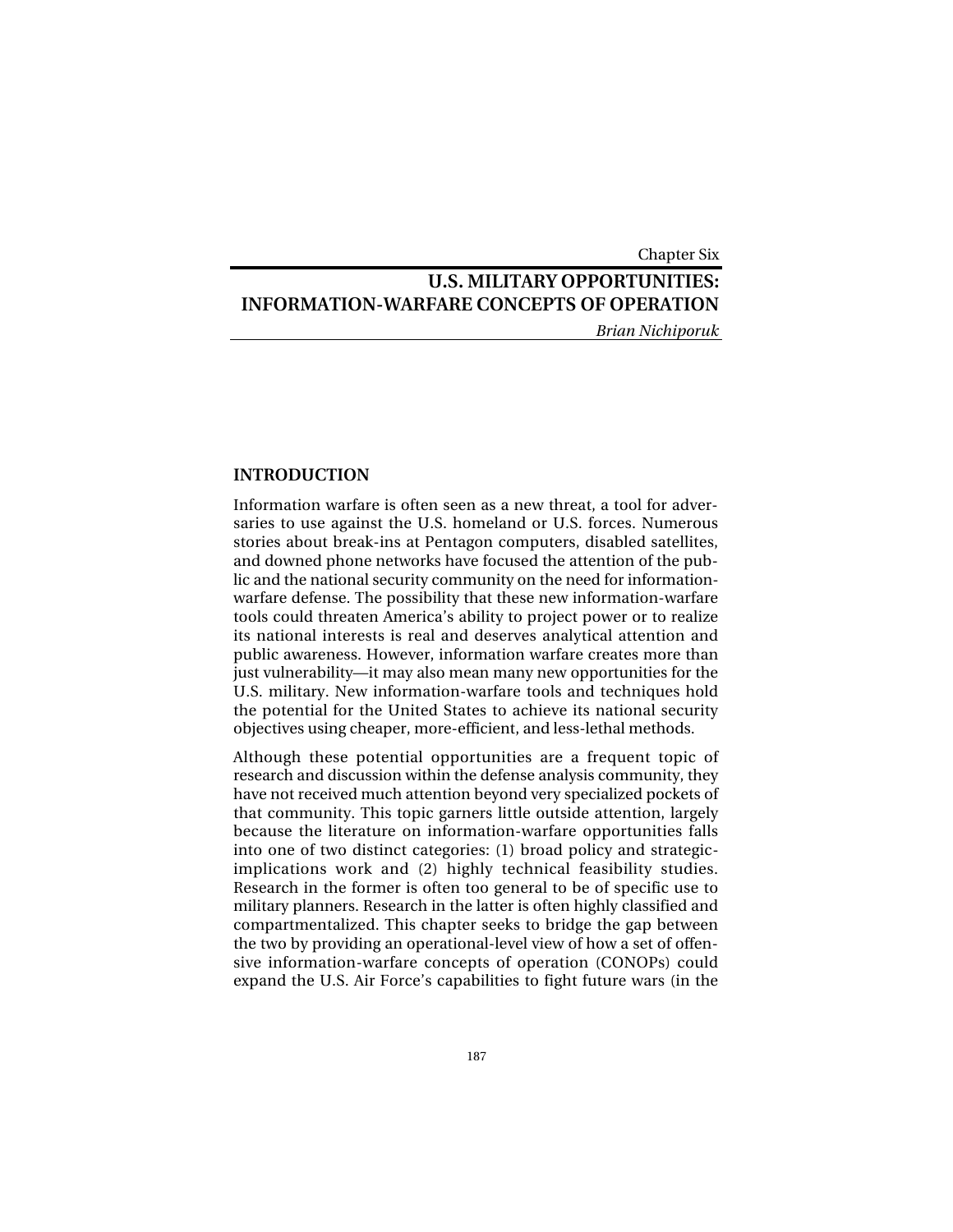2010–2015 time frame). It seeks to answer the question: How might the Air Force expand its doctrinal thinking about the systematic use of offensive information warfare to improve performance?1

# **What Do We Mean by "Information Warfare"?**

One of the major features of information-warfare research is the potpourri of different definitions for the term *information warfare*. Without engaging in that debate, this chapter will simply define information warfare as the process of protecting one's own sources of battlefield information and, at the same time, seeking to deny, degrade, corrupt, or destroy the enemy's sources of battlefield information. This is taken to include six preexisting subareas that have only recently been grouped together under the heading of information warfare: operational security, electronic warfare (EW), psychological operations (PSYOPs), deception, physical attack on information processes, and information attack on information processes.2 Since operational security is all about defensive information warfare, it is not as important to us here as the other five subareas. Therefore, offensive information warfare consists of the aggregation of EW, PSYOPs, deception, physical attack, and information attack.

EW encompasses the traditional concepts of jamming and spoofing radars and radio communication links. The Air Force's now-retired EF-111 aircraft and the Navy's EA-6B aircraft are good examples of traditional EW platforms. PSYOPs are all about using information dissemination to weaken the enemy's morale and, ultimately, to break his will to resist. Classical PSYOP techniques include the air dropping of propaganda leaflets and using airborne loudspeakers that broadcast demands for surrender to enemy troops. Deception involves the employment of physical or electronic means to camouflage one's own force posture in theater. Deploying dummy aircraft on the tarmac of a major air base or broadcasting radio situation

<sup>&</sup>lt;sup>1</sup>Note that this chapter previously appeared in an earlier volume in the Strategic Appraisal series. It has been updated and is reprinted here because of its relevance to the present topic. The author would like to thank RAND colleagues Alan Vick, Martin Libicki, Jeremy Shapiro, and Zalmay Khalilzad for their insightful comments on earlier drafts of this chapter.

 $2$ This grouping is derived from Fig. 8 in Hutcherson (1994), p. 22, as well as Joint Staff (1996), Ch. 2.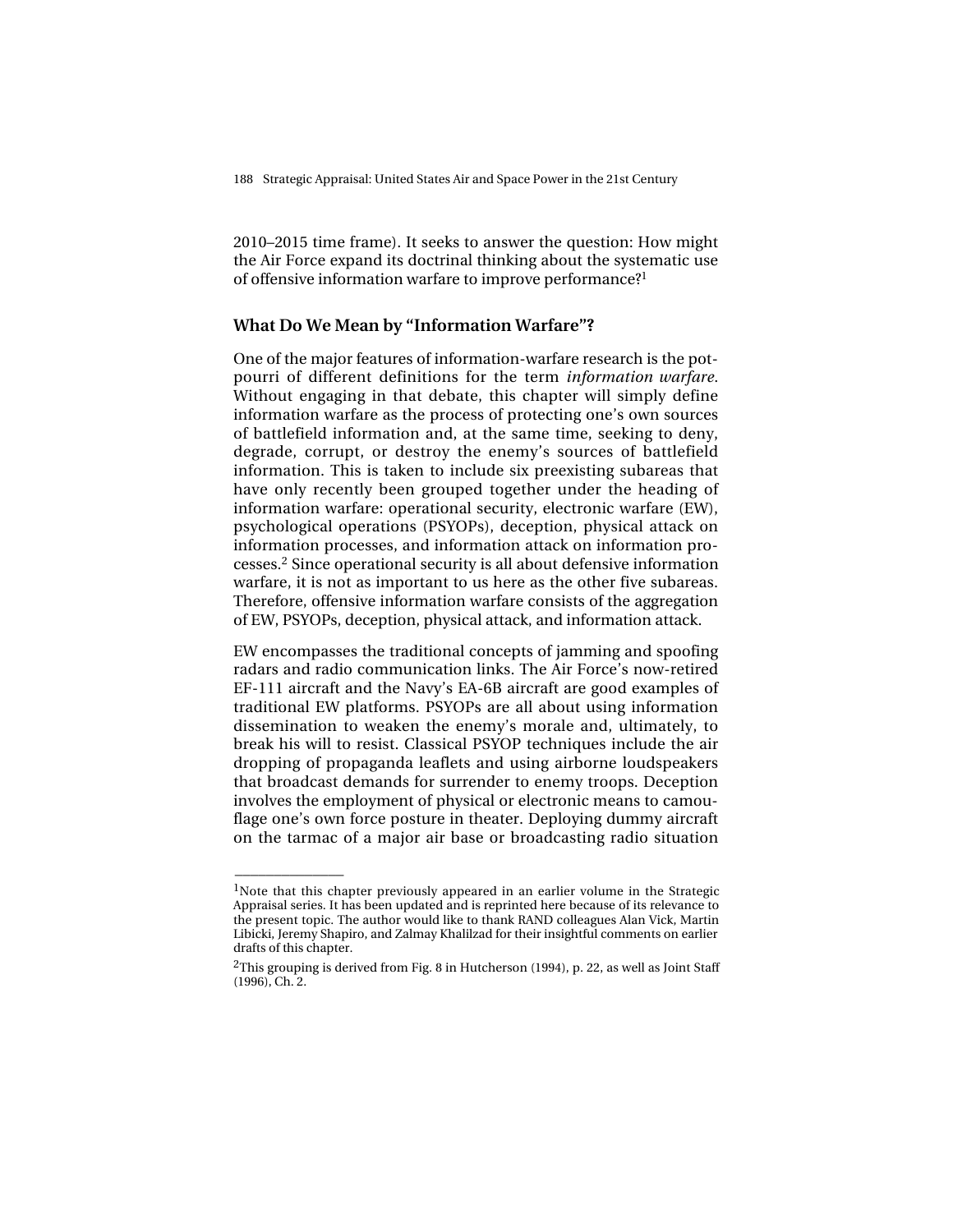reports in the clear from "phantom" or nonexistent units are two instances of deception that have been used in the past.3 Physical attack is simply the act of physically damaging or destroying an adversary's means of collecting, processing, and organizing information. This includes means as diverse as using aircraft to deliver dumb iron bombs to destroy a corps-level command bunker and using a high-powered ground-based laser to cripple an enemy communications satellite permanently. Finally, information attack involves the use of computer technology to electronically shut down, degrade, corrupt, or destroy an enemy's information systems in theater. Viruses, logic bombs, and sniffers are but three of the "information munitions" that experts in this area commonly discuss.

Many authors tend to equate offensive information warfare with information attack. However, for a true appreciation of the breadth of offensive information warfare, it is really necessary to consider all five elements. Indeed, as we shall see later, a rich mix of all five gives the best chance for success in the information campaign.

# **The Importance of Offensive Information Warfare**

Offensive information warfare is not a "new" way of attacking one's adversary. To be sure, some of the current tools and technologies in this area are novel, but the goals of offensive information warfare today bear striking resemblance to those of the "military deception" campaigns of wars past. In short, while the means for offensive information warfare have changed, the ends have remained similar to those of yesterday.

Broadly speaking, the goals of an offensive information-warfare campaign are to deny, corrupt, degrade, or destroy the enemy's sources of information on the battlefield. Doing so successfully, while maintaining the operational security of your own information sources, is the key to achieving "information superiority"—that is, the ability to see the battlefield while your opponent cannot.4 In

\_\_\_\_\_\_\_\_\_\_\_\_\_\_

<sup>&</sup>lt;sup>3</sup>Deception may appear to be a purely defensive tool at first glance; however, deception operations have been used throughout history as integral parts of information campaigns that were heavily offensive. Therefore, in this analysis, deception will be considered to be part of offensive information warfare.

<sup>4</sup>For an overview of how important information superiority in general will be to the United States in future conflicts, see Joint Chiefs of Staff (1996).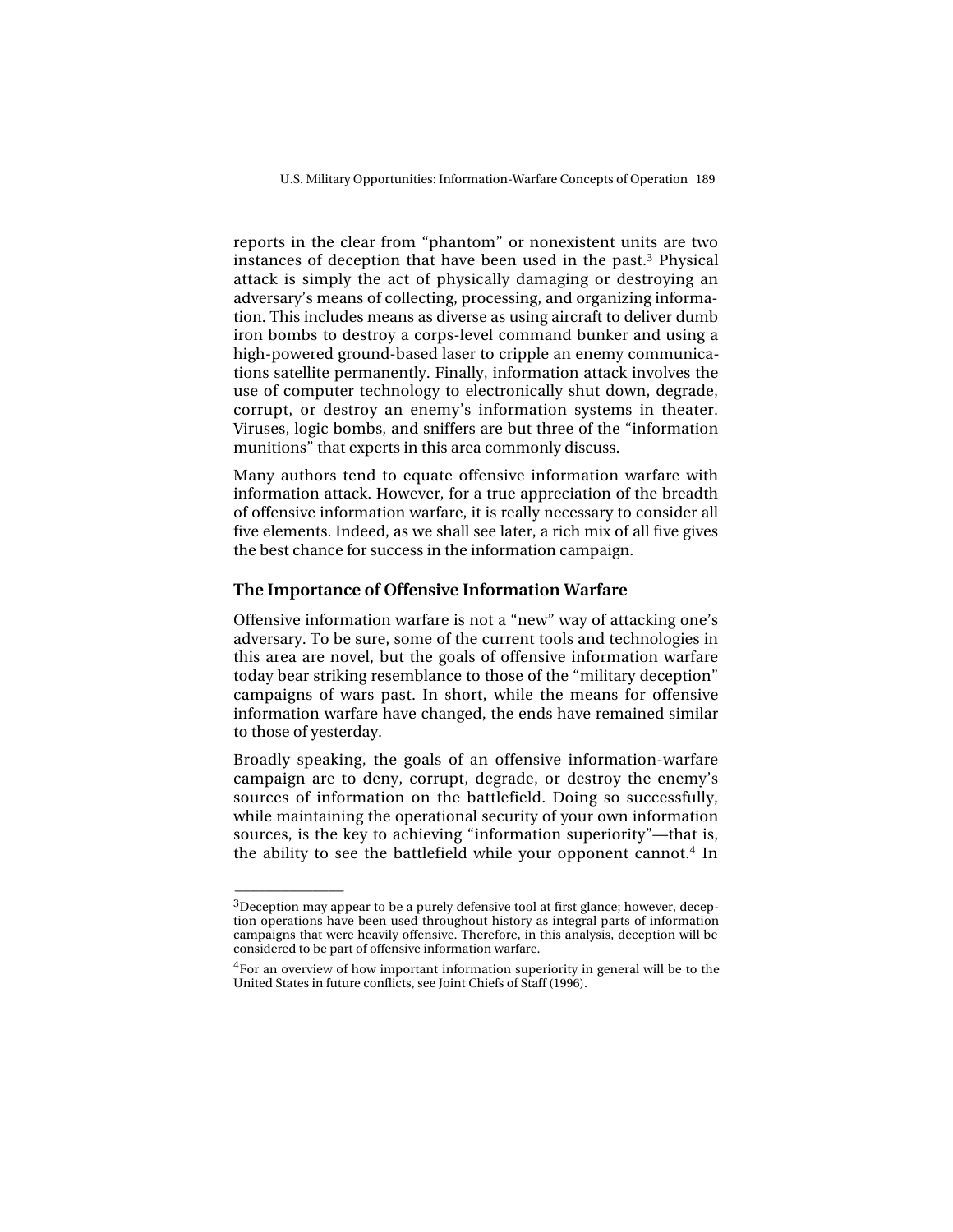today's era of smart weapons and compressed decision cycles, there can be little doubt that the acquisition of information superiority in conventional warfare goes a long way toward achieving final victory.

History provides multiple examples of previous uses of "oldfashioned" offensive information warfare.5 In the Revolutionary War, American agents supposedly inserted forged documents into British diplomatic pouches as a way of convincing the British that George Washington's army was far larger than it actually was. During World War I, the U.S. Army in France executed an important deception operation called the "Belfort Ruse" before a major attack on St. Mihiel. The Western Allies in World War II accomplished what was perhaps one of the largest "information warfare" successes in history when they fabricated the Calais invasion force in 1944, fooling some German leaders (including Hitler) into believing that the invasion of Northwest Europe would come at Calais, which is well to the north of the actual Allied landing sites in Normandy.6 All of these historical examples involved the types of tactics that an early 21st century defense analyst would place in the category of offensive information warfare.

Despite the fact that information-warfare campaigns have occurred before, it is now possible to say with confidence that informationwarfare campaigns are a relatively more important part of conventional wars than they have been in the past. The increased importance of information-warfare campaigns to the United States in general and the Air Force in particular is due to a combination of technological, doctrinal, and force-structure factors. First, the growth in information technologies is making offensive information warfare a more potent instrument against enemy militaries. As such, offensive information warfare offers new possibilities and options to the regional commanders in chief (CINCs) when they prepare their war plans. As part of a recognition of these new options, U.S. military doctrine is moving away from the platform-centric warfare of the Cold War toward a new concept of network-centric warfare (Cebrowski and Garstka, 1998). In network-centric warfare, information superiority is an essential ingredient of success. Finally,

\_\_\_\_\_\_\_\_\_\_\_\_\_\_

<sup>5</sup>The historical examples provided here are drawn from Hutcherson (1994), pp. 23–24.

 $6$ For a succinct account of the Allied deception campaign before D-Day in 1944, see Ambrose (1994), pp. 80–83.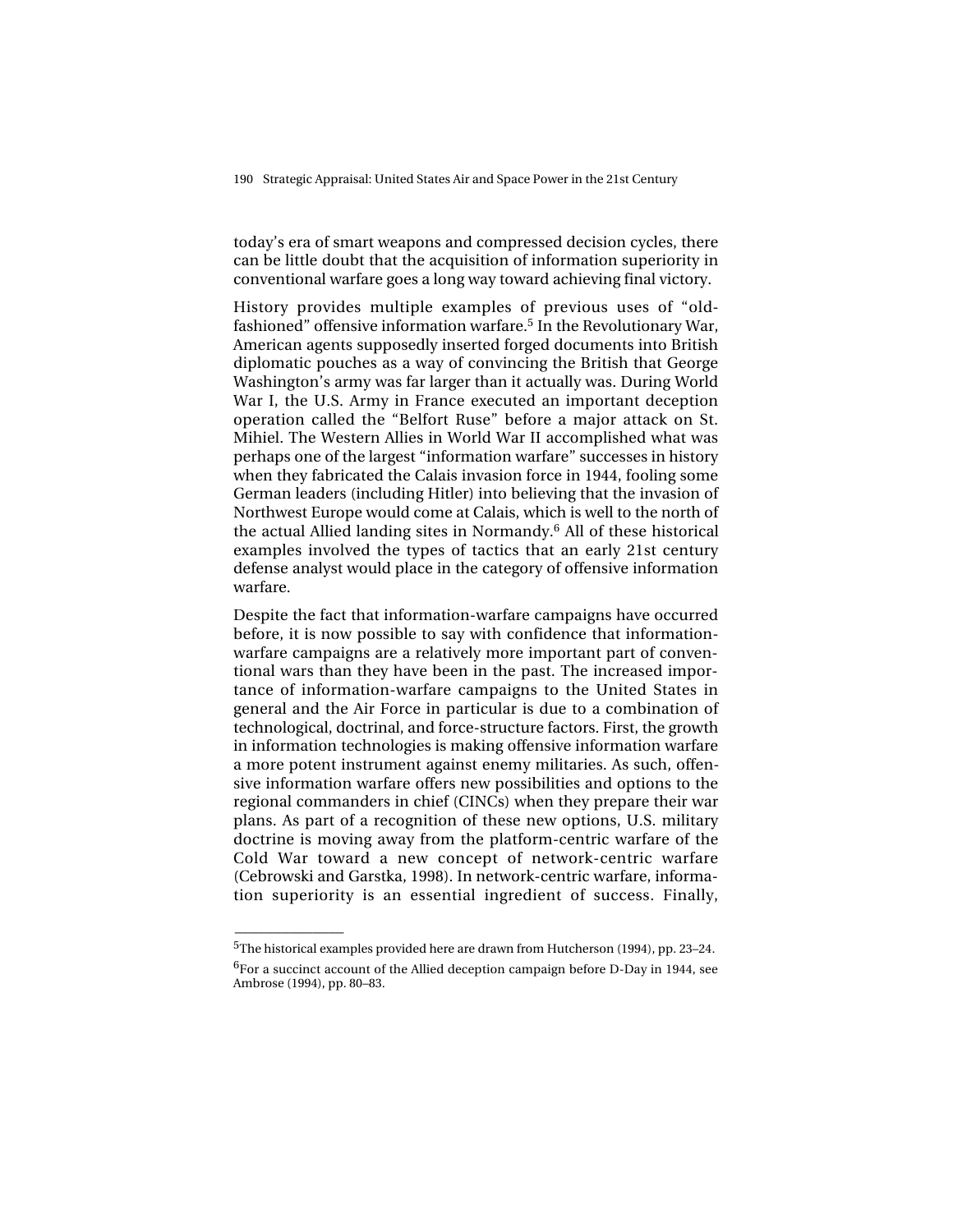America's shrinking conventional force structure demands innovative solutions to emerging problems. As the number of U.S. wings, divisions, and combatant ships declines, U.S. commanders will increasingly rely upon advanced information technology and computer-savvy soldiers to gain the upper hand against adversaries in conventional warfare.

In recognition of this fact, this chapter will develop and elaborate four CONOPs that rely on offensive information warfare. Each CONOP is designed to counter some of the new (and not so new) asymmetric strategies that U.S. opponents are likely to use in future regional conflicts. The first section therefore discusses how the use of such strategies by regional adversaries could make the tasks of the Air Force more difficult. A rich literature on asymmetric strategies already exists, so the discussion here will be heavily derivative. Nonetheless, to set the stage for the proposed CONOPs, this section will lay out the types of asymmetric strategies posing the greatest threat to the United States. The second section presents and evaluates four offensive information-warfare CONOPs that appear to be promising countermeasures to this menu of asymmetric options. The chapter concludes with a third section that evaluates the utility of each of the CONOPs presented.

# **EMERGING ASYMMETRIC STRATEGIES**

 $\overline{\phantom{a}}$ 

The lopsided American victory in Desert Storm and the successful NATO eviction of Serb forces from Kosovo in 1999 both featured clear displays of the vast margin of superiority the U.S. Air Force holds over any conceivable adversary. Most analysts agree therefore that, in future wars, hostile regional powers will use asymmetric options to counter the U.S. advantage in airpower. To organize our thinking about the contributions that offensive information warfare– oriented CONOPs could make toward defeating these asymmetric strategies, we need to begin by listing and categorizing the different strategies. As was noted earlier, a rich literature on asymmetric strategies has developed over the past few years.<sup>7</sup> The work on

 $7$ Two examples of this literature are unpublished manuscripts by Marcy Agmon et al. and by Kenneth Watman, both of RAND.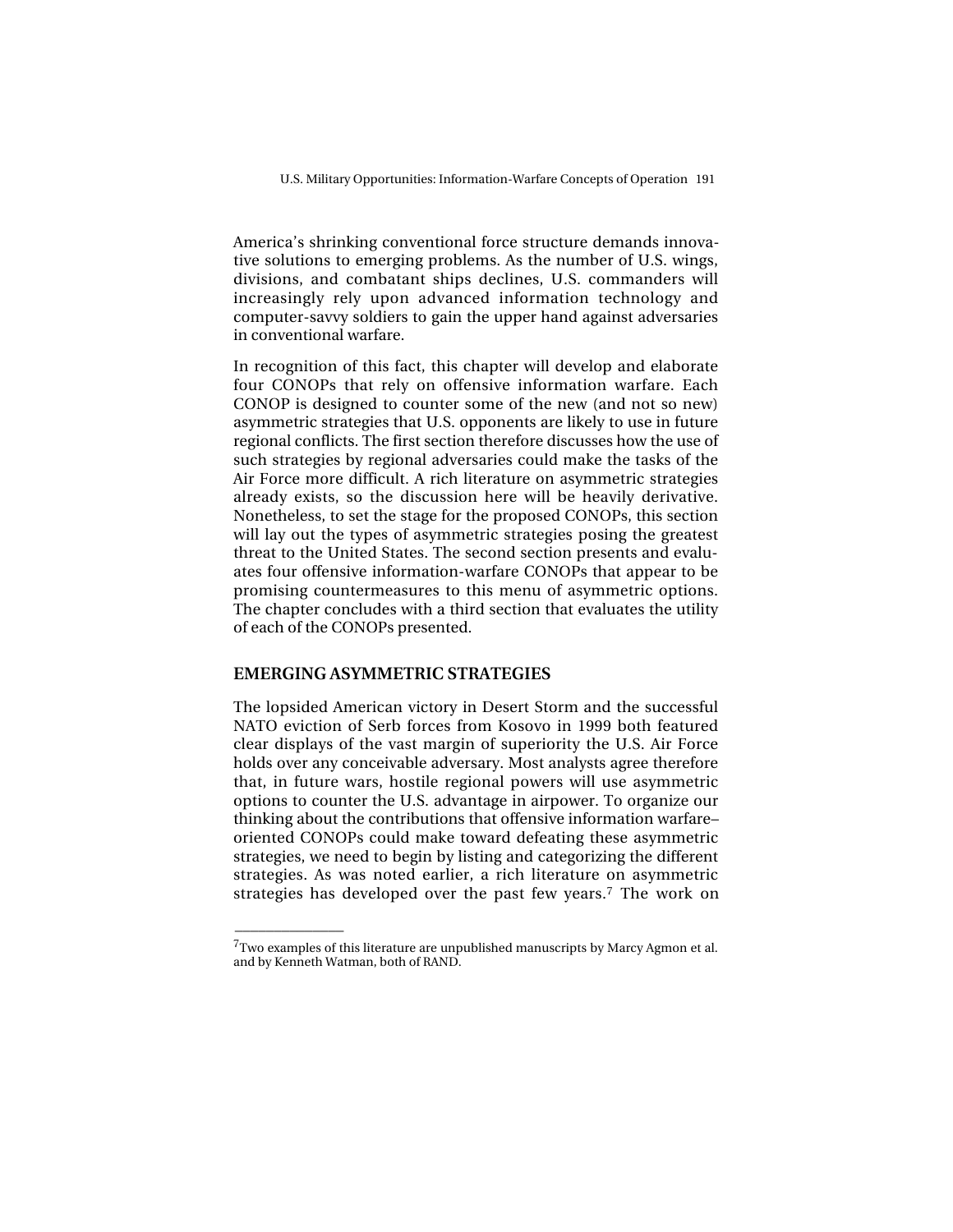asymmetric strategies has revealed three types of enemy options the United States needs to be concerned about:

- increasing capabilities in selected niche areas
- enemy strategies that target key U.S. vulnerabilities
- creation of political constraints that hinder U.S. force deployments.

## **Increasing Niche Capabilities**

 $\overline{\phantom{a}}$ 

Regional powers could achieve significant niche capabilities in a number of areas. However, the two that present the greatest cause for alarm are surely the acquisition of weapons of mass destruction (WMD) and improvements in command, control, communications, computers, intelligence, surveillance, and reconnaissance (C4ISR) networks.

**Enhanced WMD Inventories and Delivery Systems.** Several regional powers have stockpiles of biological and chemical weapons, along with the means to deliver them. Making this already difficult problem even more complicated, some regional powers (e.g., Iran, North Korea) may soon come into possession of what can be termed a mature small nuclear arsenal. This would be an arsenal of at least five or six secure and deliverable nuclear weapons supported by a reliable command and control and early-warning network.

The possession of a mature arsenal of nuclear, chemical, or biological weapons by a hostile regional power could restrict airpower's freedom of action.8 It would be relatively easy for the leadership of that regional power to interpret many types of air strikes that U.S. Air Force planners would regard as strictly "conventional"—such as attacks on air defenses, command and control systems, or mobile missile launchers—as attempts to destroy, or at least degrade, its modest nuclear deterrent.

It is difficult to predict the reactions of small leadership groups in closed states, such as Iran, Iraq, and North Korea, to U.S. air opera-

<sup>&</sup>lt;sup>8</sup>This concern may become one of more than academic significance to U.S. military planners if President George W. Bush decides to expand the war on terrorism to include military strikes against the "New Axis" nations—Iran, Iraq, and North Korea.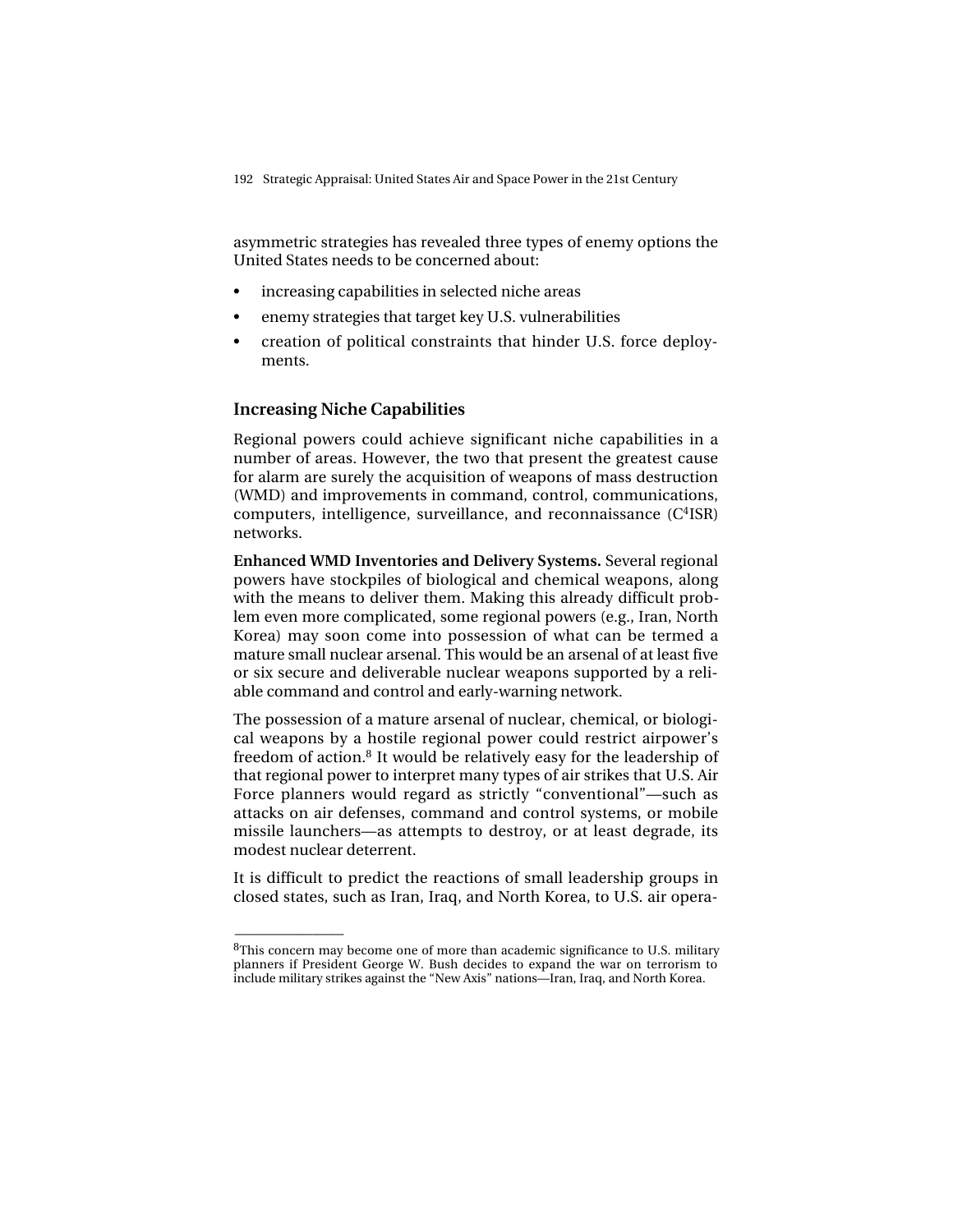tions that threaten their deterrent. Clearly, if the enemy leadership comes to perceive a U.S. conventional air campaign as part of a thinly veiled counterforce plan, the risk that the adversary will escalate to nuclear use increases.9 The adversary's homeland might evolve into a kind of sanctuary in which large masses of U.S. combat aircraft and cruise missiles could not operate freely because of concerns about escalation to WMD.10 We will see later on that offensive information-warfare tools, working in concert with small packets of strike aircraft, could be a mechanism for both regaining some operational freedom and reducing the risks of escalation in a sanctuarytype environment. Offensive information-warfare tools can achieve this purpose because they can temporarily degrade or disrupt elements of an adversary's early-warning and air-defense systems without permanently destroying them. This reduces the chances that a U.S. air-defense suppression campaign will be interpreted as veiled counterforce.

The emergence of a homeland sanctuary in wartime would have concrete implications for Air Force planners and operators. Specifically, the enemy's leadership, national command and control, and internal security networks would all become harder to target. Supply and communications for enemy ground forces could not be disrupted on a regular basis, and a large chunk of the enemy's industrial warmaking capacity (including electric power generation and telecommunications capacity) would be essentially off limits to the orthodox offensive use of airpower.

U.S. leaders could choose not to let the enemy establish a homeland airspace sanctuary. If the U.S. leadership is not highly risk-averse, it could deal with WMD in other ways besides offensive information warfare. The United States could, for example, threaten massive nuclear retaliation for any adversary use of WMD and then proceed to carry out an air campaign against the enemy homeland under the assumption that the threat of escalation dominance by the superior U.S. nuclear arsenal cancels out the enemy's nuclear capability. Another option would be to mount a conventional counterforce campaign aimed at destroying the enemy's WMD capabilities and

 $9$ For a discussion of related issues, see Wilkening and Watman (1995).

<sup>&</sup>lt;sup>10</sup> This sanctuary concept was first proposed by RAND colleague Alan Vick in internal discussions in late 1996.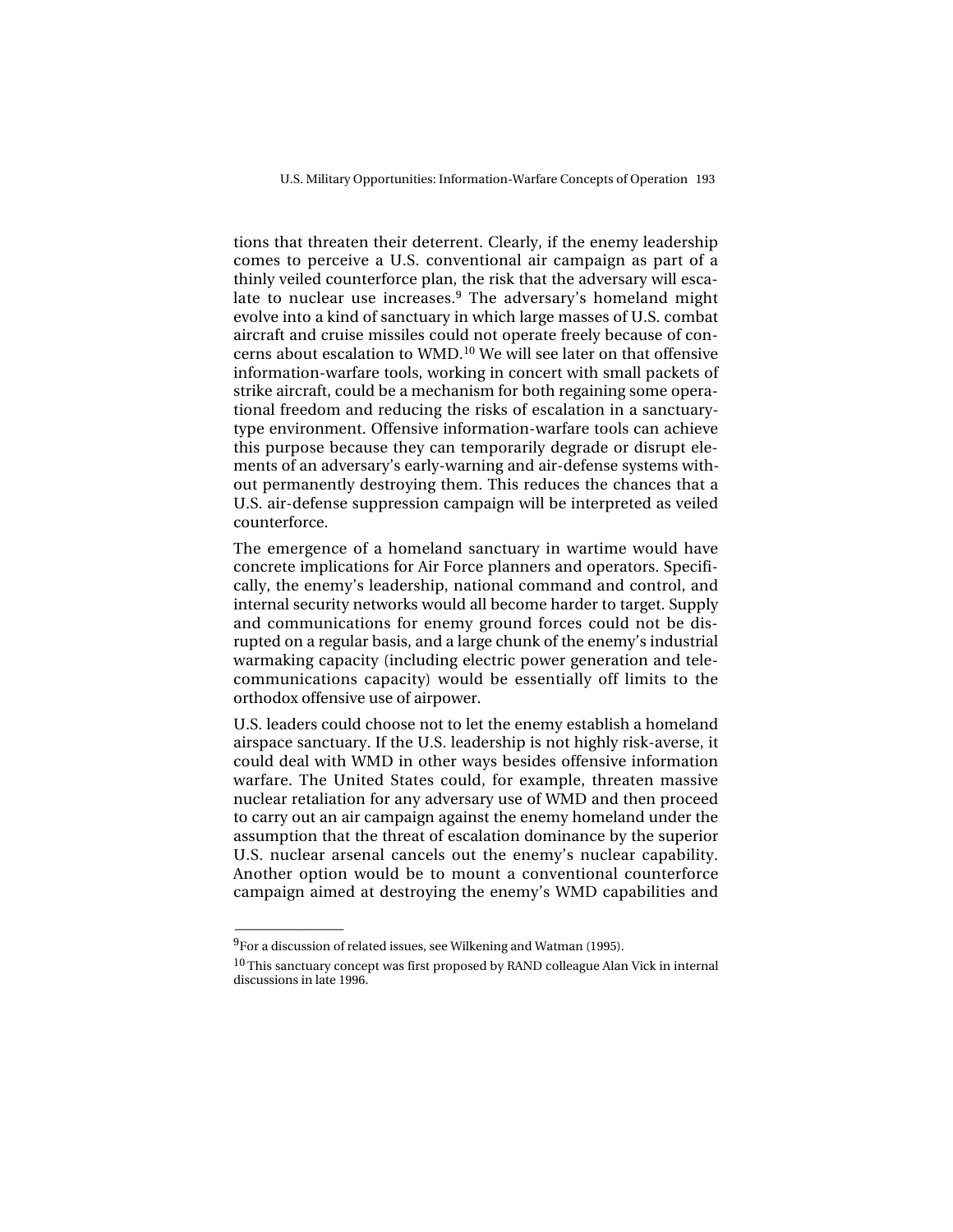delivery systems (ballistic missiles, cruise missiles, and fighterbombers) before they could be employed. Yet a third alternative would be to hurriedly develop and deploy effective theater missile defense systems that would have the effect of reducing an adversary's expectations of the damage he could inflict should he attempt to use WMD against U.S. allies or forces in the field.11 A future U.S. president could well select any of these approaches. However, in the event that the national leadership is highly risk-averse in a future major theater war (MTW), it behooves the Air Force to plan to deal with scenarios in which much of an enemy's homeland is off limits to sustained aerial attack.

**Improved C4ISR Capabilities.** The information revolution that is now sweeping the world will create more opportunities for regional powers to access advanced space-based communications and reconnaissance systems. Much of this increased opportunity will result from having relatively easy access to multinational commercial assets; some will come from being granted access to dedicated military satellites owned by major powers that could become hostile to U.S. interests (e.g., China, Russia, India); and yet a smaller amount will be due to the development and exploitation of indigenous capabilities.

The proliferation of space-based military and commercial capabilities for both imagery and communications will offer tremendous opportunities for regional powers to increase their capabilities, bringing them closer to those of the United States. The greatest concern in terms of space-based imagery is the proliferation of foreign systems with resolutions equal to or below 5 m. This threshold is critical because 5 m is the level at which one can discern large, soft military targets—such as ports, air bases, and defense ministry buildings—in a theater with enough accuracy to target them specifically using cruise or ballistic missiles, especially if these weapons are Global Positioning System (GPS)–guided.12 By 2002, France, Israel, India, and Russia will have deployed commercial or military systems

\_\_\_\_\_\_\_\_\_\_\_\_\_\_

 $^{11}\!$  For a review of the recent course of the U.S. missile defense program, see Graham (2001).

<sup>12</sup>See Air Force Space Command (1996), p. 24. Recent RAND analysis has made some quantitative assessments concerning the impact of GPS guidance upon the cruise and ballistic missile accuracies likely to be achieved by the militaries of hostile regional powers. See Pace et al. (1995), especially pp. 45–91.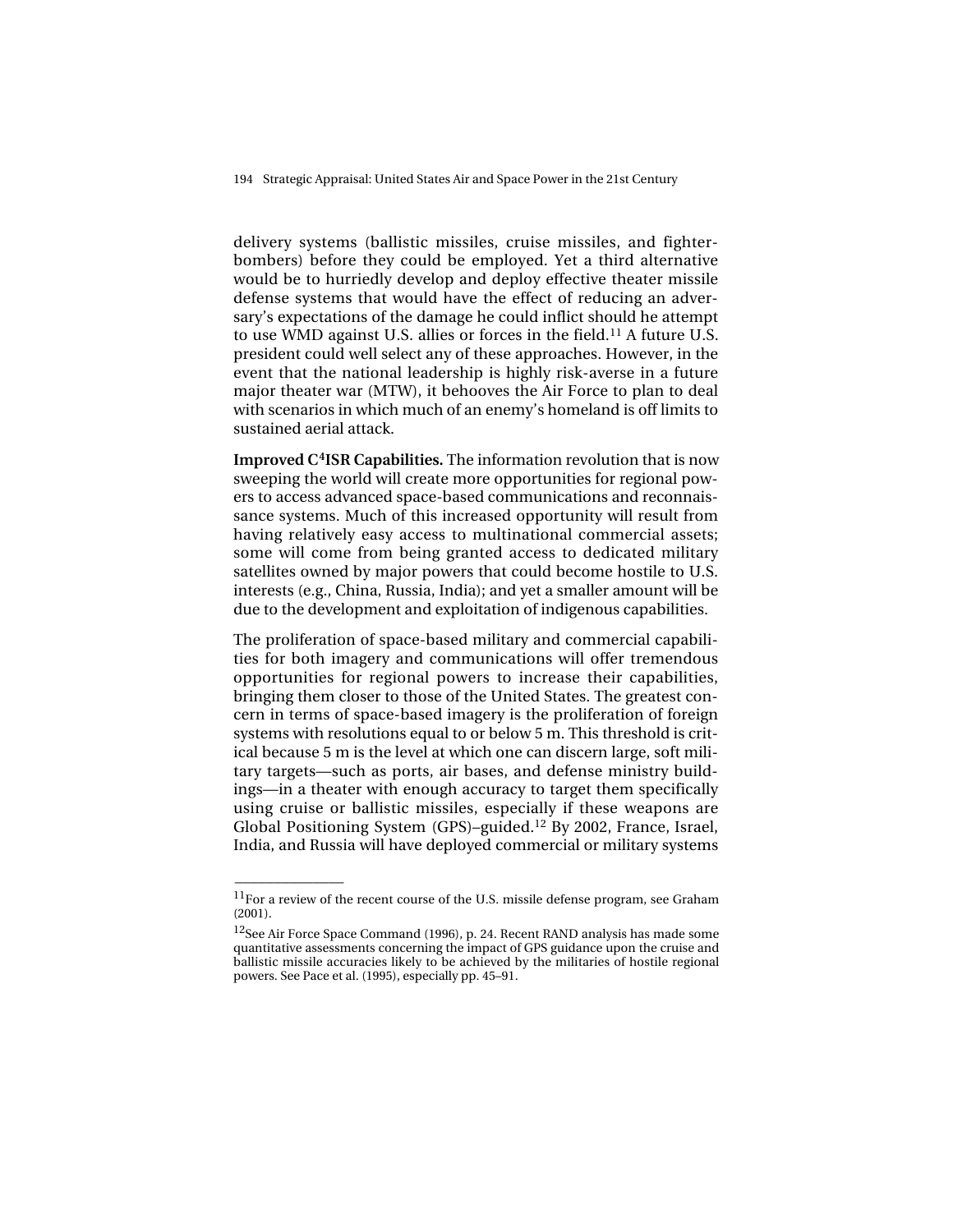capable of 5-m accuracy (Air Force Space Command, 1996, p. 24; Stoney, 1997). However, the available evidence suggests that no midsized regional power will be able to build its own spaceborne imagery satellites by 2010.

Growth in communication satellites will be more explosive than for imagery systems. There are plans for a whole host of new commercial space communication systems in both low earth (LEO) and geosynchronous orbits (Keffer, 1996). Some of the planned geosynchronous systems will exploit the Ka-band and will use cross-links between satellites to minimize the need for ground stations. Experts predict that, by the end of this decade, there will be two or three new global Ka-band geosynchronous systems and at least one or two "Big LEO" global constellations. Some of these systems will bring massive capacity increases into the world market. As an example, the Hughes Spaceways Ka-band geosynchronous system is projected to have a capacity of 88 Gb/s. This can be compared to the current total Department of Defense requirement for satellite-communication capacity, which is a mere 12 Gb/s (U.S. Space Command, 1997, p. 4- 14). At least five such Ka-band systems have been planned for the near future.

Important advances are also occurring in transoceanic fiber-optic technology. Satellite communications may be the optimal solution for mobile military users, but fiber-optic connectivity is probably the most efficient communication option for fixed military users in rear areas. Research into such areas as wave division multiplexing promises to produce per-fiber capacities of up to  $160 \text{ Gb/s}$ <sup>13</sup> The number of transoceanic fiber-optic lines is increasing as well, with many large new projects, such as the FLAG line from England to Japan, now entering service.

The upshot of this proliferation of highly capable commercial imagery and satellite and terrestrial communications is that it will be easier in the future for hostile regional powers to have access to the type of C4ISR architectures that only the most advanced militaries could access a few years ago. This applies for both voice and data transmissions. The sheer number of available redundant commercial

\_\_\_\_\_\_\_\_\_\_\_\_\_\_

<sup>&</sup>lt;sup>13</sup>For an overview of technological developments in the field of undersea fiber-optic lines, see Submarine Systems International (1997).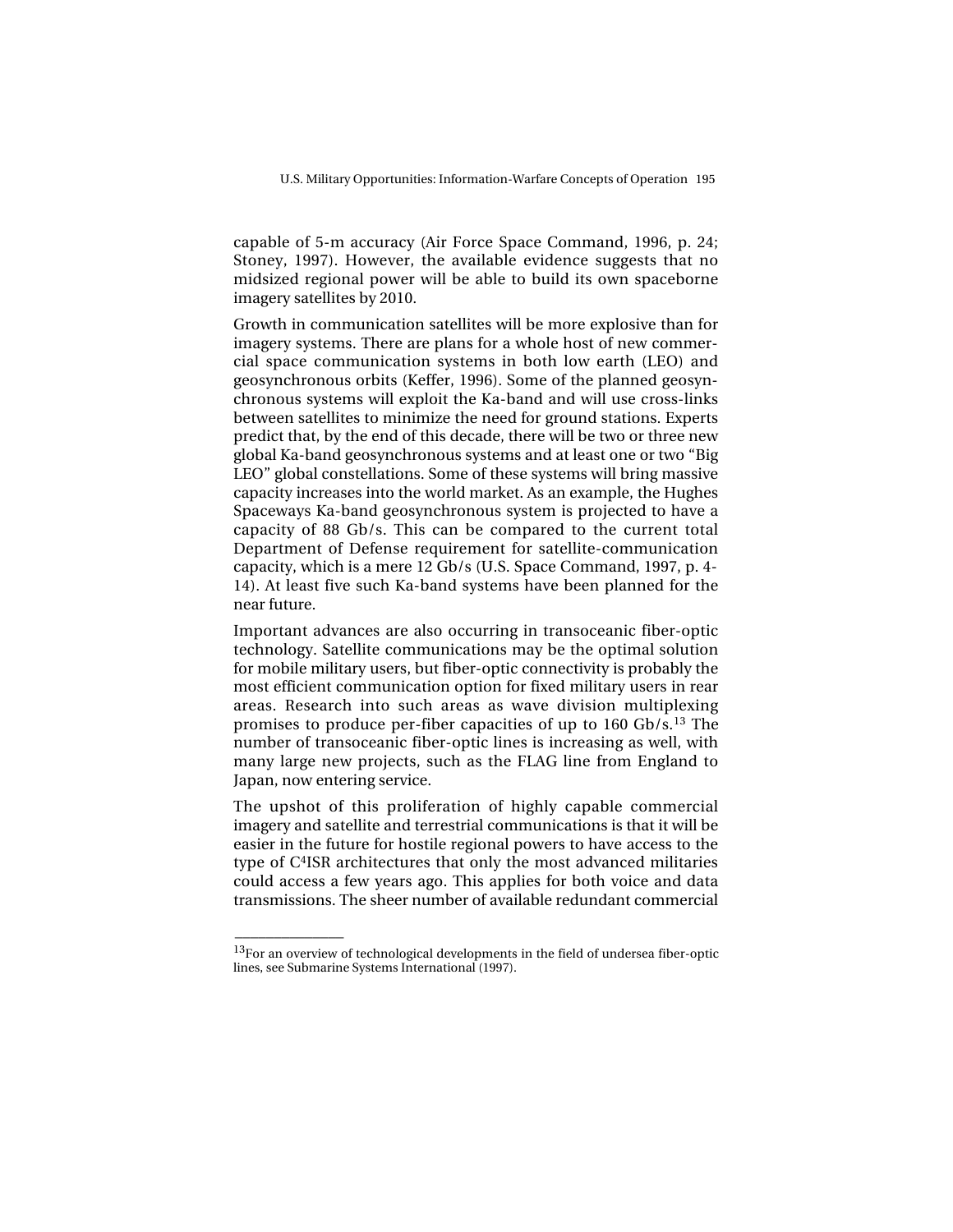routes and links will make it almost impossible for the United States to deny service to the adversary on a large scale for a long period of time—because too many communication "choke points" would need to be destroyed, disrupted, or corrupted. However, large-scale service denial for short periods during a theater campaign may still be possible, and such denials would indeed have military significance.

Increased access to overhead imagery will allow regional powers to monitor U.S. and allied force deployments both into and within a theater with greater fidelity than was possible before. The greatest military impact of this new capability is the availability of accurate and timely targeting data to aid in the planning of rapid ballistic- and cruise-missile strikes against air bases, port facilities, and logistics stockpiles being used by U.S. forces in the region.<sup>14</sup> Increased access to highly capable communication systems will lend regional powers the potential for much more timely control of their forces in theater. Decision cycles for these militaries could decrease dramatically. Furthermore, the ability to access large, new international communication networks could facilitate a regional power's offensive information warfare against the Department of Defense's worldwide command and control systems.

## **Enemy Strategies That Target Key U.S. Vulnerabilities**

Another asymmetric option available to regional adversaries of the United States is the use of strategies that threaten key U.S. vulnerabilities and centers of gravity. Such strategies and tactics would be most effective in conjunction with the improved capabilities discussed above, but they could also pose a threat if used on their own. Three strategy types merit consideration: short-warning attacks, antiaccess operations, and deep-strike operations. Each will be covered briefly below.

**Short-Warning Attacks.** The first strategy that could be used would be a so-called standing-start attack, in which the U.S. intelligence community has little warning of an impending attack. Such an attack would take place before any major U.S. deployment to the region had begun.

<sup>14</sup>See Stillion and Orletsky (1999), Chapters Two and Three.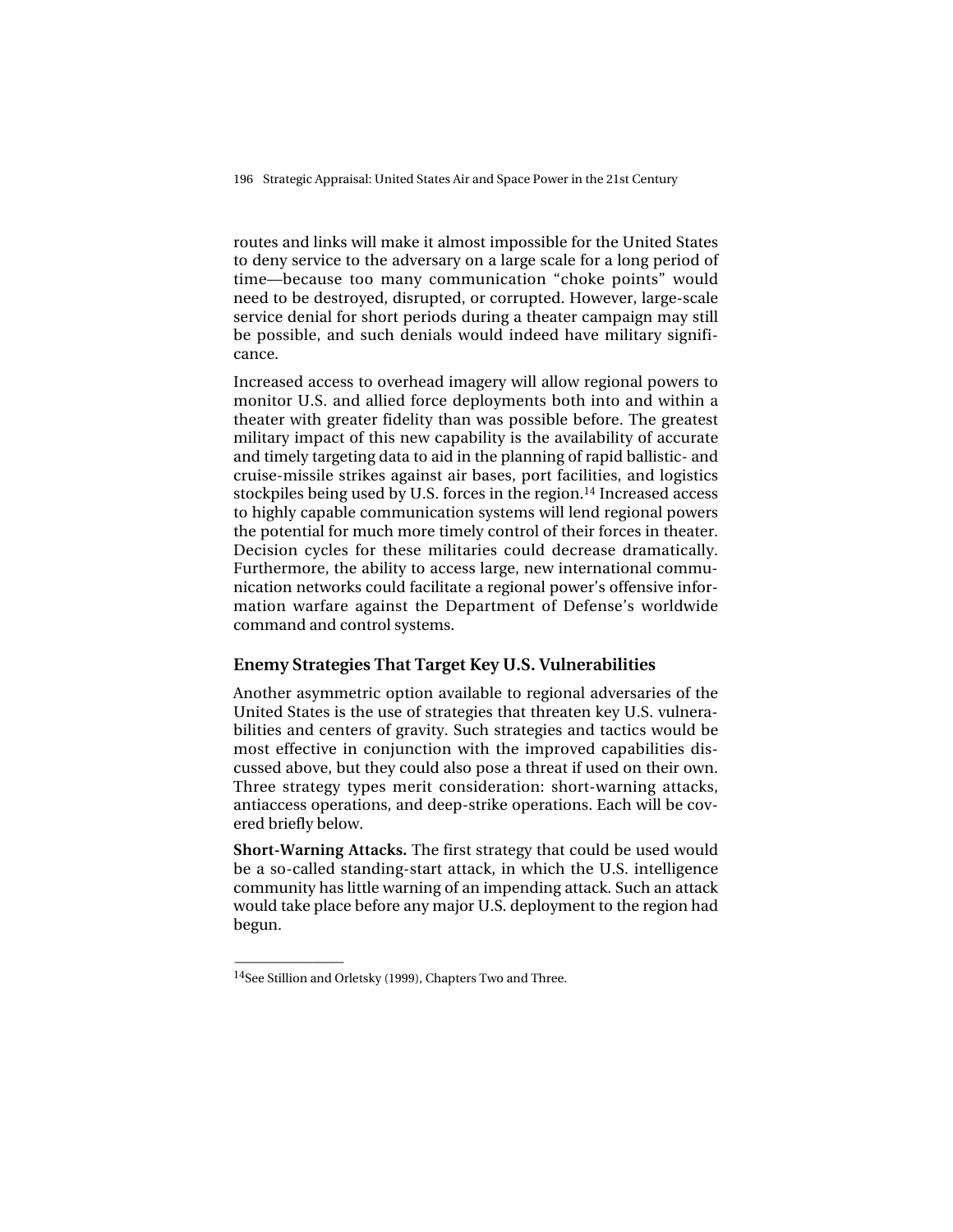A short-warning attack would force the Air Force either to fight with major early disadvantages or to take time to build up its strength in the theater, thus letting the regional adversary make some initial territorial gains. This would be a difficult decision to make. If the President and the Secretary of Defense elected to commit combat aircraft immediately to battle against a standing-start attack, the Air Force might have to operate initially without its normal complement of critical enabling assets, such as tankers, the Airborne Warning and Control System, the Joint Surveillance and Target Attack Radar System, jamming aircraft, and dedicated air-defense suppression aircraft. In such a situation, the Air Force also could find itself at a heavy numerical disadvantage in early air-to-air engagements.

The upshot is that the Air Force could suffer significant losses in the early phase of a standing-start attack, especially if the opponent possessed advanced surface-to-air missile systems.15 Risks would also be involved if the President and the Secretary of Defense chose to delay their response until U.S. forces were fully deployed. Serious political implications could result from the territorial losses that a local U.S. ally would almost certainly suffer in a delayed-response scenario. While most conceivable short-warning attack scenarios would not result in an ultimate U.S. defeat, they would almost certainly all extract a greater price in terms of blood and treasure.

**Antiaccess Operations.** Perhaps the cardinal mistake the Iraqis made during Desert Shield and Desert Storm was the six months of unhindered deployment and buildup time they gave to coalition forces before the January 1991 commencement of hostilities. During the height of a deployment of U.S. forces into a theater during an MTW contingency, future regional adversaries will have greater opportunities to avoid the error the Iraqis made and to mount strike operations designed to hinder U.S. access to critical points in the battlespace. This would likely be done through the use of missiles, unmanned aerial vehicles (UAVs), mines, and aircraft to damage and/or shut

<sup>15</sup>Of special concern here are the advanced "double digit" Russian-made surface-toair missiles, like the SA-10. Russia is marketing these systems to several countries that could become military adversaries of the United States. China, for example, already deploys a version of the SA-10.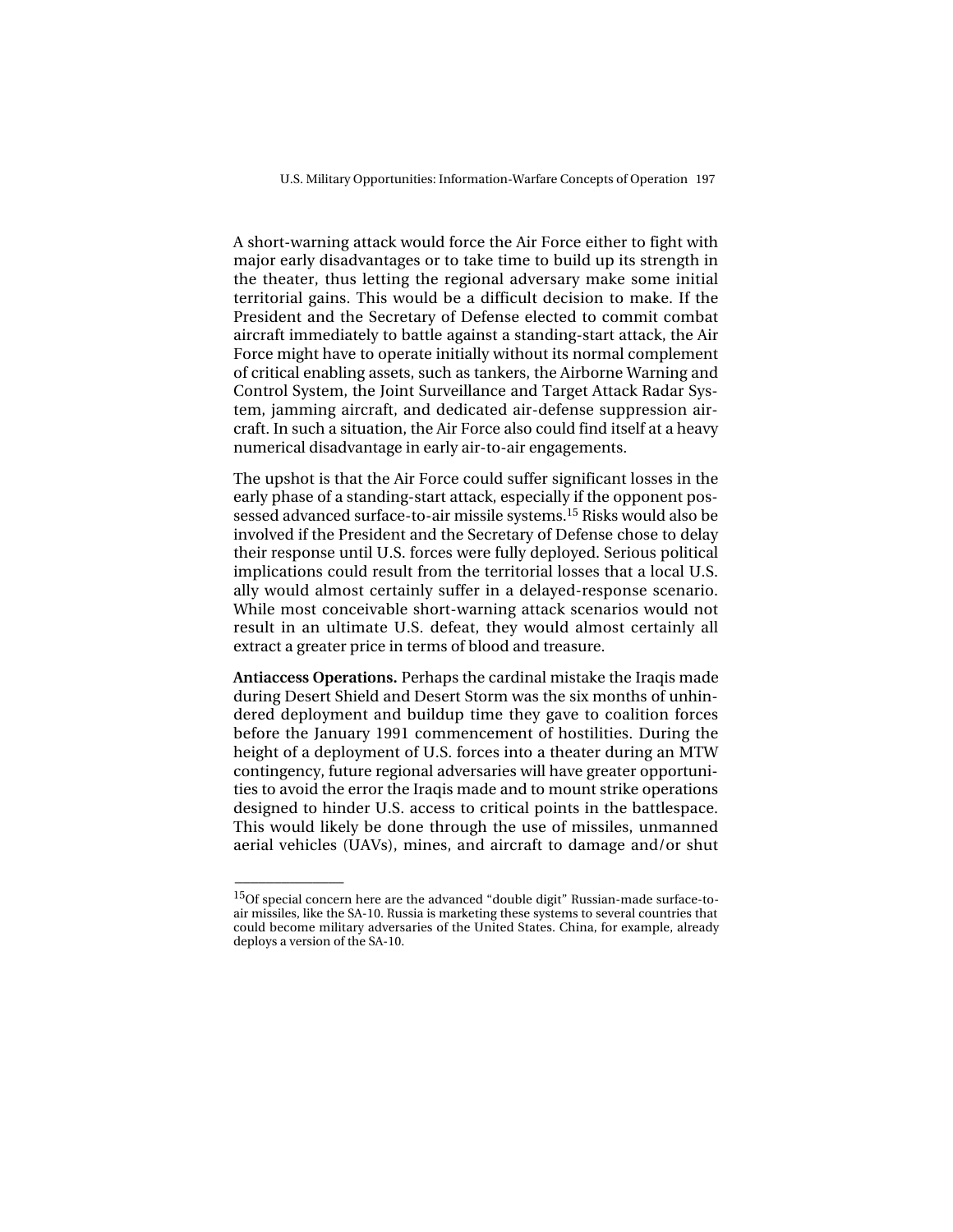down both aerial and sea ports of debarkation in the region so as to cut down the throughput capacity of such facilities.16

Although the Air Force is attempting to diminish the threat of antiaccess operations by shaping itself into an expeditionary force with enhanced force-protection capabilities, the realm of offensive information warfare should also offer possibilities for mitigating the antiaccess threat.

**Deep-Strike Operations.** The final threat in the area of strategies and tactics has to do with deep-strike operations that a regional adversary could mount during the counteroffensive stage of an MTW, the phase during which U.S. forces would be fully assembled in theater and attempting to roll back any initial gains that the adversary had made. During this phase of an MTW, the logistical demands of major ground and air offensive operations will compel the United States to amass large stockpiles of fuel, ammunition, and spare parts throughout the rear areas of the theater. Major scripted offensive operations would also force U.S. air bases in the region to operate at a high tempo, possibly with little room for slack. These realities would create tempting targets for an adversary's remaining cruise and theater ballistic missiles. While the aforementioned antiaccess operations would concentrate on disrupting and delaying a U.S. deployment into theater, the goal of deep-strike operations would be to slow down and prolong a U.S. counteroffensive so as to keep U.S. forces off balance and to inflict greater casualties, possibly breaking down the U.S. national will to continue the campaign. Likely targets for adversary cruise and ballistic missiles in the deep-strike campaign would include ammunition and fuel storage sites throughout the theater, air bases, the theater air operations center, early-warning radars, anti–tactical ballistic missile batteries, ports, troop concentrations, and headquarters.

## **Political Constraints on U.S. Force Deployments**

Not all of the troubling asymmetric options available to a regional adversary involve military means. Indeed, some of the most potent options may be political and diplomatic. There are a variety of diplomatic tactics available to a smart regional adversary for the

<sup>16</sup>Stillion and Orletsky (1999), Chapters Two and Three.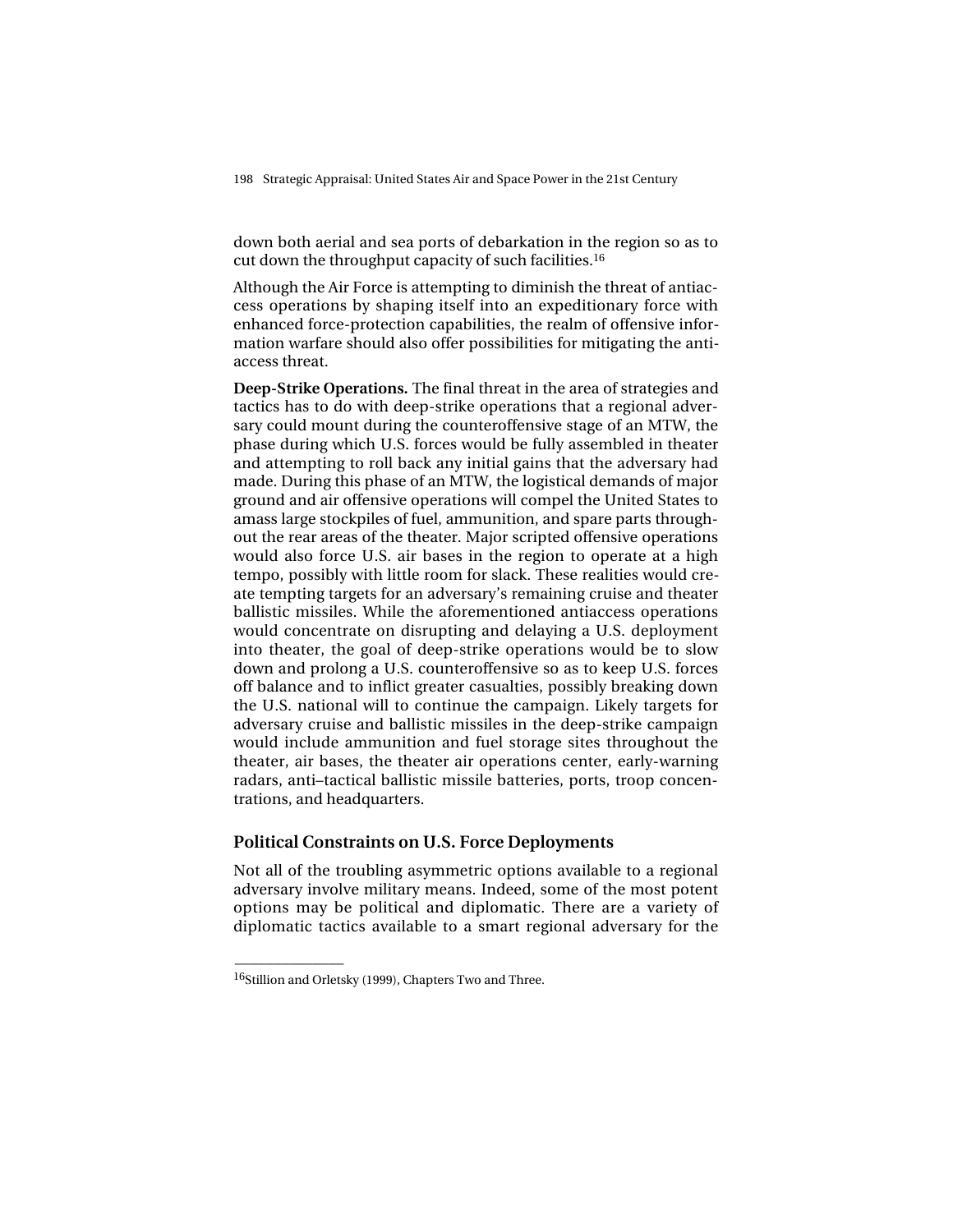purpose of complicating U.S. military deployments. The goal of such tactics would be to intimidate potential or existing U.S. allies to back out of political coalitions or at least to deny the use of their air bases to U.S. forces. The blunt approach for an adversary would be to attempt direct coercion against a U.S. ally by threatening that ally's cities with WMD attacks from theater-range delivery vehicles. Morenuanced political strategies could include furnishing support to opposition groups in allied countries and encouraging them to foment civil unrest during a crisis. An alternative approach for regional adversaries would be to emphasize carrots over sticks by promising substantial political and/or economic rewards to their neighbors for keeping U.S. airpower off their soil.

Denial of U.S. access to theater bases would most likely force the Air Force to adopt a standoff approach to combat—that is, conducting air operations from bases outside the immediate theater. The Joint Forces Air Component Commander (JFACC) would face a number of penalties as a result of the need to pursue a standoff CONOP, including lower sortie rates for strike and counterair operations, greater demands on the tanker fleet, reduced chances of rescuing downed aircrews, increased pressure on heavy bombers and cruise missiles to hit deep fixed targets because of a lack of alternative delivery vehicles, a substantial degradation in the capability to hold critical mobile targets at risk, increased difficulty in supporting U.S. and allied ground forces, increased aircrew fatigue, and greater maintenance turnaround times. Indeed, early reports indicate that the fall 2001 air campaign against the Taliban and Al Qaeda in Afghanistan faced exactly these kinds of problems while it was being run largely from distant bases.

A recent RAND study examined the operational effects of using a standoff strategy in response to an adversary's employment of chemical or biological weapons against close-in air bases. The study found that a 600-mile standoff range in Southwest Asia reduces the Air Force's sortie rate by approximately 25 percent; in Northeast Asia, a 500-mile standoff range reduces the sortie rate by roughly 30 percent.17 Such reductions could result in a substantially longer and bloodier conflict than would otherwise be necessary.

\_\_\_\_\_\_\_\_\_\_\_\_\_\_

<sup>17</sup>Chow et al. (1998), pp. 66–78.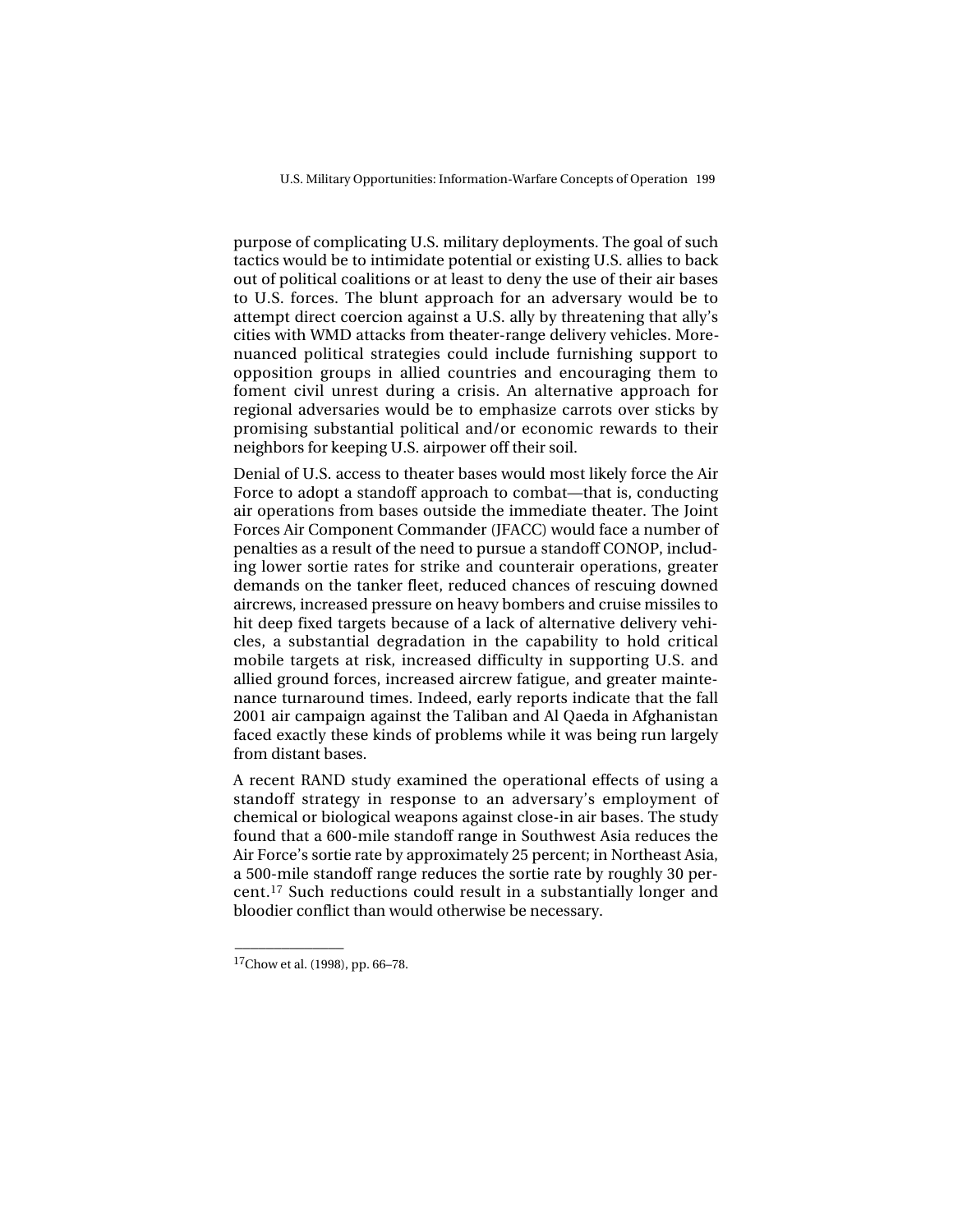# **DEVELOPING OPERATIONAL CONCEPTS FOR FUTURE OFFENSIVE INFORMATION WARFARE**

Now that we have identified the major asymmetric options available to regional adversaries, we can begin to think about the role of offensive information warfare in improving U.S. chances of dealing successfully with such challenges. Figure 6.1 maps each of the asymmetric options outlined above to a CONOP using offensive information warfare that provides a possible way to negate the enemy's strategy. The following subsections will discuss each of the potential offensive information-warfare CONOPs in detail. Here, we will only provide a preview.

Short-warning attacks can perhaps best be dealt with through effective regional deterrence strategies. The "information-based deterrence" CONOP attempts to expand upon previous notions of deterrence by using an array of information technologies to affect an opponent's perception of the overall political and military situation in his region during peacetime or during a crisis.

WMD possession and base denial are grouped together because both strategies have to do with an adversary striving to decrease the Air Force's freedom and capability to operate over his homeland on a sustained basis. We attempt to address these through a CONOP enti-

**RAND**MR1314-6.1

| Asymmetric Options                              | <b>CONOP Response</b>                 |  |  |
|-------------------------------------------------|---------------------------------------|--|--|
| Short-warning attacks                           | > Information-based deterrence        |  |  |
| WMD possession<br>Base denial in theater        | → Preserve strategic reach            |  |  |
| Deep-strike operations<br>Antiaccess operations | → Counterstrike campaign              |  |  |
| Access to commercial<br>communications, imagery | ◆ Counter-C <sup>4</sup> ISR campaign |  |  |

**Figure 6.1—Adversary Asymmetric Options and Potential U.S. CONOPs**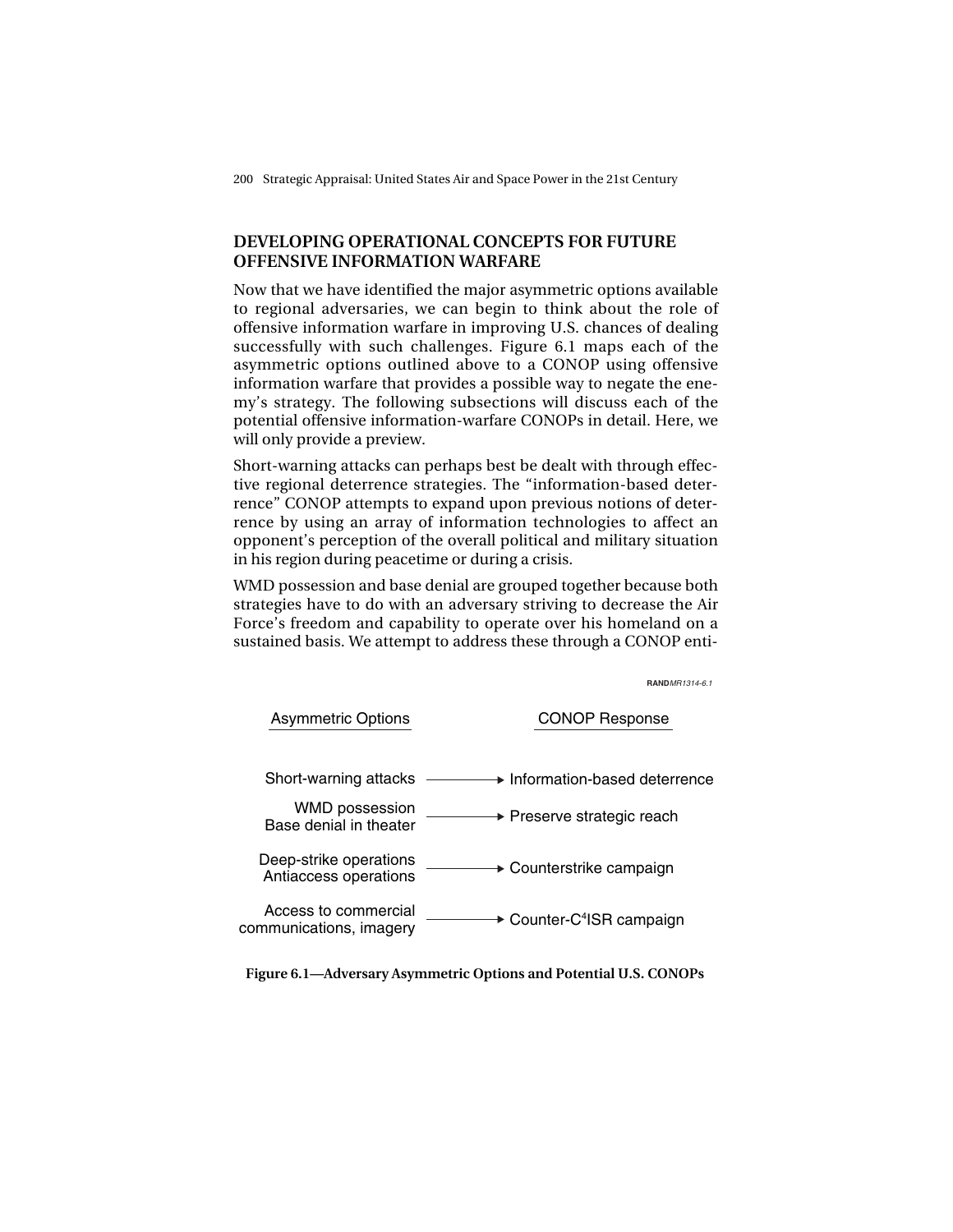tled "preserve strategic reach," which seeks to use offensive information warfare to suppress enemy air defenses to facilitate conventional strategic air attacks upon selected targets in the enemy homeland.

Next, there is the risk that the enemy may mount antiaccess and deep-strike operations. Both these asymmetric options involve the use of relatively new technologies (e.g., GPS-based targeting) to strike at U.S. and allied rear areas. The "counterstrike campaign" CONOP is a possible remedy. Counterstrike also uses a variety of offensive information-warfare tools, this time to disrupt an enemy's strikeplanning and execution functions.

Finally, the increasing ability of regional powers to exploit spaceborne communications and imagery assets is mapped against a CONOP called the "counter-C<sup>4</sup>ISR campaign." Counter-C<sup>4</sup>ISR uses a variety of offensive information-warfare tools to disrupt an enemy's ability to collect and process information gained from overhead assets.

## **Information-Based Deterrence**

The overarching goal of the information-based deterrence CONOP is successfully manipulating the attitude of a potential adversary during peacetime or a crisis to prevent him from ever attacking an ally. Such efforts have been made in the past, but technological growth is creating opportunities to increase the power of information campaigns aimed at either long- or short-term deterrence.

Information-based deterrence strives to sow doubt in the mind of a potential adversary about the likely outcome of his aggression. This can be done in three ways: turning international opinion against the aggressor, altering his perception of the military correlation of forces in theater, and fostering instability in his country. Information-based deterrence does not require a pure strategy; it can include a combination of two or three options, depending on the circumstances. Although these three mechanisms could also be used during wartime itself as a means of coercing an enemy, history demonstrates that wartime coercion is much more difficult than is deterrence. Therefore, the U.S. military would have a better chance of success with these mechanisms using them within the context of a deterrence effort.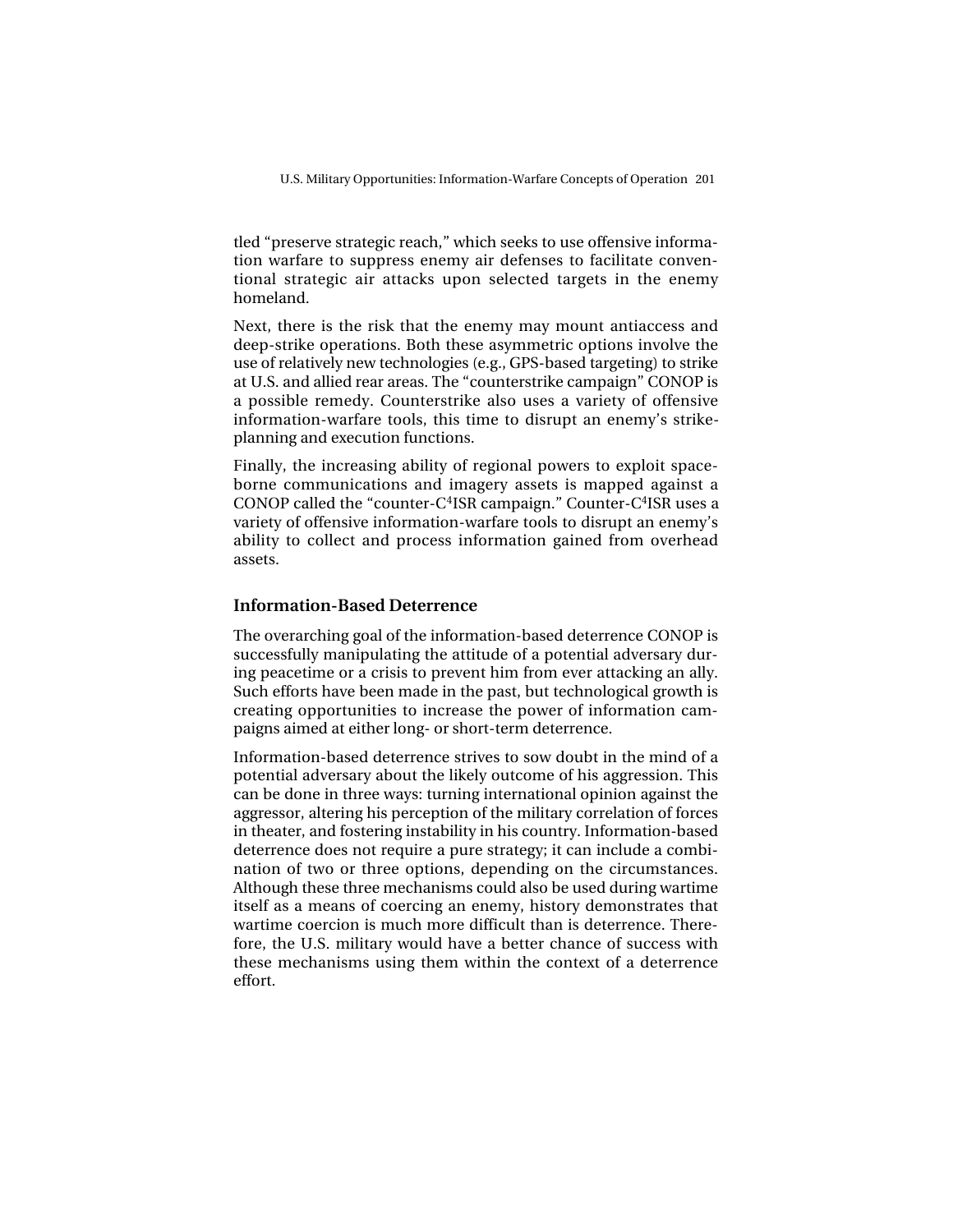Three cautions are important when discussing perception-shaping strategies against other states. First, in recent times, technology has often outpaced international norms and standards. We still do not have a clear sense of which types of perception-shaping activities will be construed as legitimate peacetime behavior and which as casus belli by international organizations and institutions. Therefore, to reduce the risk of inadvertent escalation, it will be necessary to rethink our doctrine for perception shaping periodically in accordance with developing international norms and standards.

Second, perception-shaping activities carry a constant threat of "blowback": Operations designed to manage the opponent's perceptions may end up distorting our own perceptions to an equal or even greater extent. For example, while it may be advantageous to convince the enemy that U.S. forces are more capable than they actually are, it would be less helpful to convince oneself of that fiction. Yet, because of the need for consistency and secrecy to accomplish perception-shaping objectives, these two effects are, in practice, not completely separable.

Third, deterrence of any sort relies on convincing the adversary not to act. While our actions can affect the adversary's calculus, we must always be prepared for deterrence to fail. For our purposes, this reality means that information-based deterrence is not the complete solution for short-warning attacks. Other means must be developed to cope with the possible failure of information-based deterrence.

**Turning International Opinion Against the Aggressor.** A major U.S. strength lies in its ability to create wide coalitions against potential enemies that can isolate opponents from external support, both material and moral. Such coalitions reinforce U.S. combat power, reduce enemy access to critical supplies, and provide a greater legitimacy for U.S. action—a legitimacy that solidifies domestic U.S. support for deterrence actions and war, if that becomes necessary. Repeatedly, U.S. leaders have stressed that U.S. forces will only engage in a multilateral context. An increased likelihood of such a coalition will therefore have a deterrent effect on potential foes.

Creating and maintaining such coalitions require that international opinion views U.S. foes as aggressors with little regard for international law or human rights. Optimally, such a coalition would be sustained by a continuous and long-standing information campaign.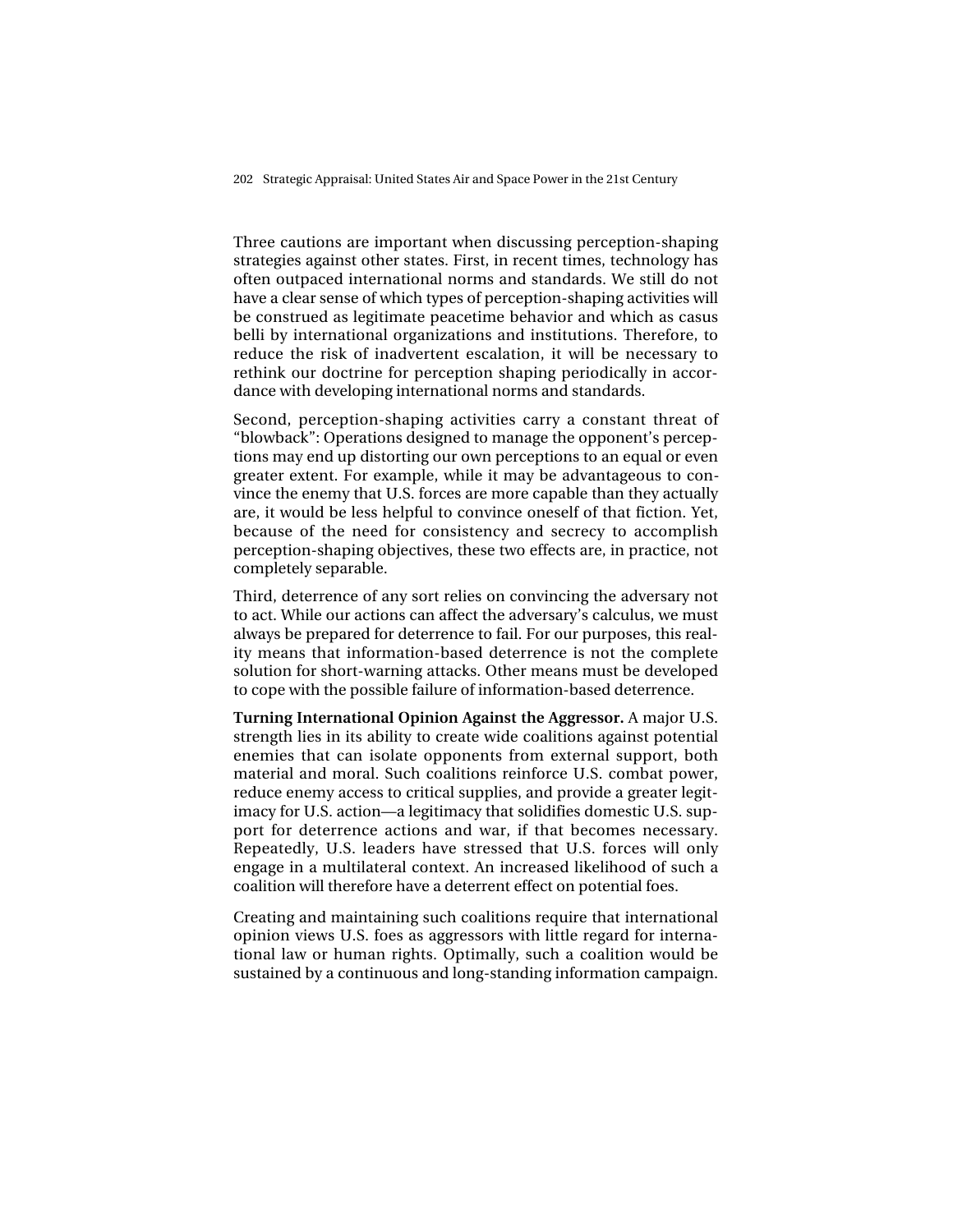However, new conflicts and enemies can arise, and U.S. leaders must be prepared to cut such coalitions nearly from whole cloth. Particularly in the case of a short- or no-warning attack (such as occurred on September 11, 2001, in New York and Washington, D.C.), prospective foes will take great care to hide their intentions until shortly before hostilities break out. Preventing and responding to short-warning attack or responding to a no-warning attack therefore may necessitate a rapid-reaction information campaign that is prepared to foster the appropriate climate of international opinion.

In the short period before the outbreak of hostilities, a rapid-reaction information campaign has two basic parts. First, television and radio broadcasts of accurate information from U.S. sources should show enemy intent and preparations for attack. Second, the information campaign should include television and radio broadcasts that demonstrate both U.S. friendly intent and allied military prowess. These broadcasts should go to enemies and prospective allies, as well as to domestic audiences.

Both before and after hostilities break out, short-warning attacks often provide ready material for images that will outrage and inflame international opinion against the aggressor. Such attacks will typically require such preparations as the loading and unloading of trains, massing of supplies and forces, and shock attacks by rapidly moving forces. Capturing these preparations and attacks on video or satellite imagery will demonstrate the enemy's aggressive intent, give the lie to any pretext they might have established for invasion, and serve to catalyze international opinion and support for a broad coalition to oppose aggression. There is some historical precedent for the use of simple images as a tool for marshaling international opinion against an aggressor. During the Cuban Missile Crisis, for example, aerial reconnaissance photos of Soviet missile sites in Cuba helped strengthen the U.S. position at the United Nations.

Increasingly, the independent media can be counted on to capture and broadcast this information. However, some countries still maintain fairly effective control over even foreign media outlets operating in their territory. To avoid leaving such things to the intrepid action of individual reporters, information deterrence could be aided by a rapid-reaction information force that can quickly establish video surveillance of potentially hostile territory. UAVs equipped with video equipment and command planes capable of gathering, editing,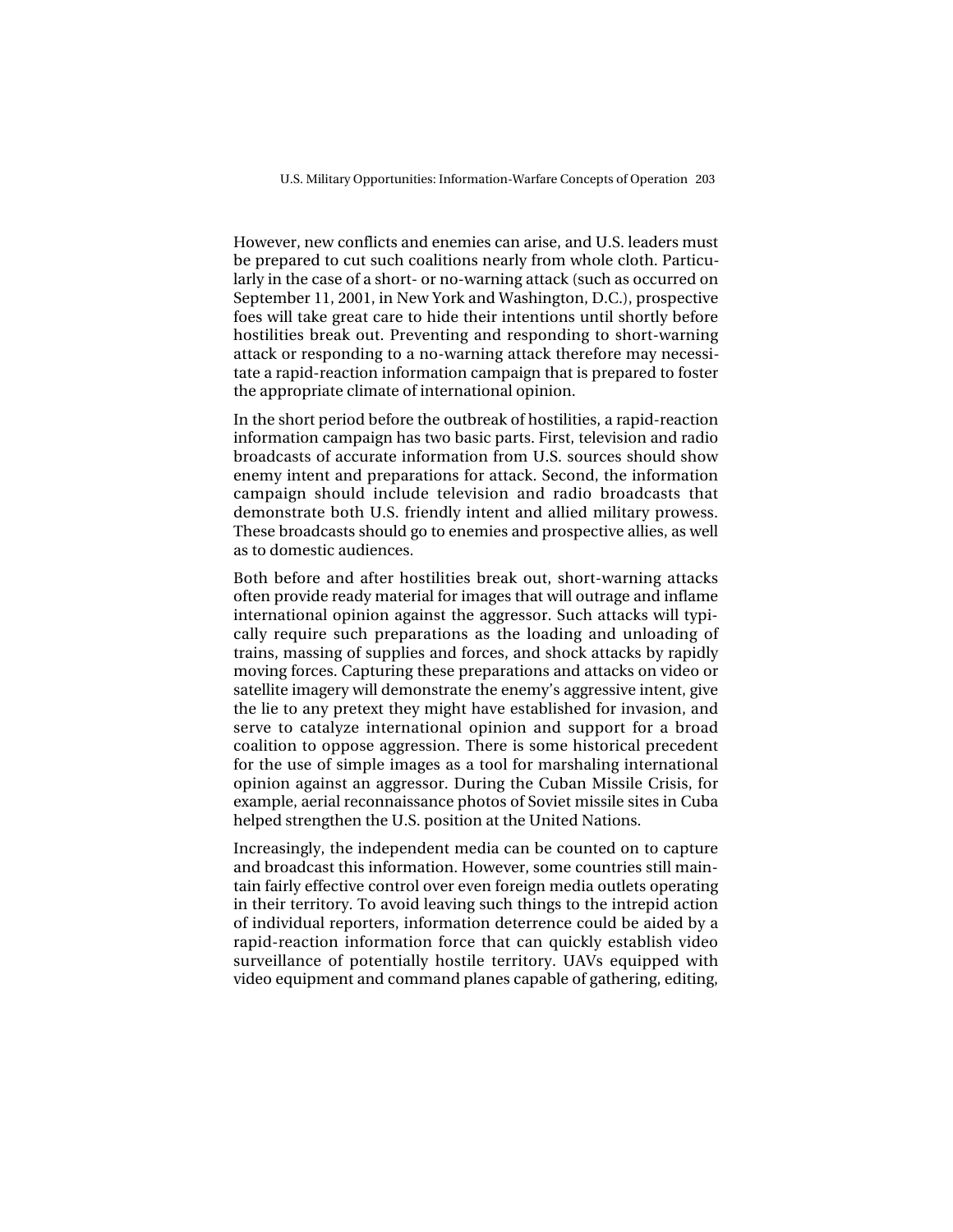and instantaneously disseminating that coverage are the essential features of such a force. If the risks of such aircraft being shot down or identified over enemy territory are too great, one could even use satellite imagery to provide evidence of mass graves, burned-out villages, etc. At the same time, U.S. leaders would need to work hard to counter enemy propaganda campaigns by tirelessly presenting the major elements of the true situation on a wide spectrum of information outlets (Internet, television, radio, etc.). Video coverage of the battle area will help expose any enemy attempt to portray U.S. actions in a deceptive light. Great effort needs to be expended to provide counterevidence for the inevitable enemy propaganda campaign. Good video images can make ruses—such as the Iraqi attempt to portray a U.S. attack on a military target as an attack on a facility that served solely as a baby-milk factory—nearly impossible.

It is critical that such a campaign maintain a consistency of message and purpose throughout its broadcasts. This kind of campaign should make no effort whatsoever to deceive or manipulate the international media, concentrating instead on the simple goal of using modern technology to highlight the hard physical evidence of a rogue state's or nonstate actor's aggressive intentions. Deceptive techniques are unnecessary and counterproductive in this context. In an age of numerous media outlets and largely unconstrained information flows, it makes little sense to risk American credibility as an honest international citizen by manufacturing video images.

**Altering the Enemy's Perception of the Correlation of Forces.** When leaders of the various ex-Yugoslavian factions met at Dayton, Ohio, to divide zones of control in Bosnia, the U.S. military provided satellite imagery to assist in the demarcation of borders. To the shock of the participants, the imagery demonstrated a knowledge of terrain and force dispositions far in excess of what the participants had previously believed possible. Indeed, the imagery showed a threedimensional picture of the contested areas that demonstrated a more detailed knowledge of the participants' own forces than the parties themselves possessed. All sides now understood that the U.S. military could see virtually anything on the battlefield; the implicit threat was that it could destroy anything it could see.<sup>18</sup>

\_\_\_\_\_\_\_\_\_\_\_\_\_\_

<sup>18</sup>For accounts of this episode, see Watters (1996); Libicki (1997), Ch. 3; and Nye and Owens (1996), p. 32.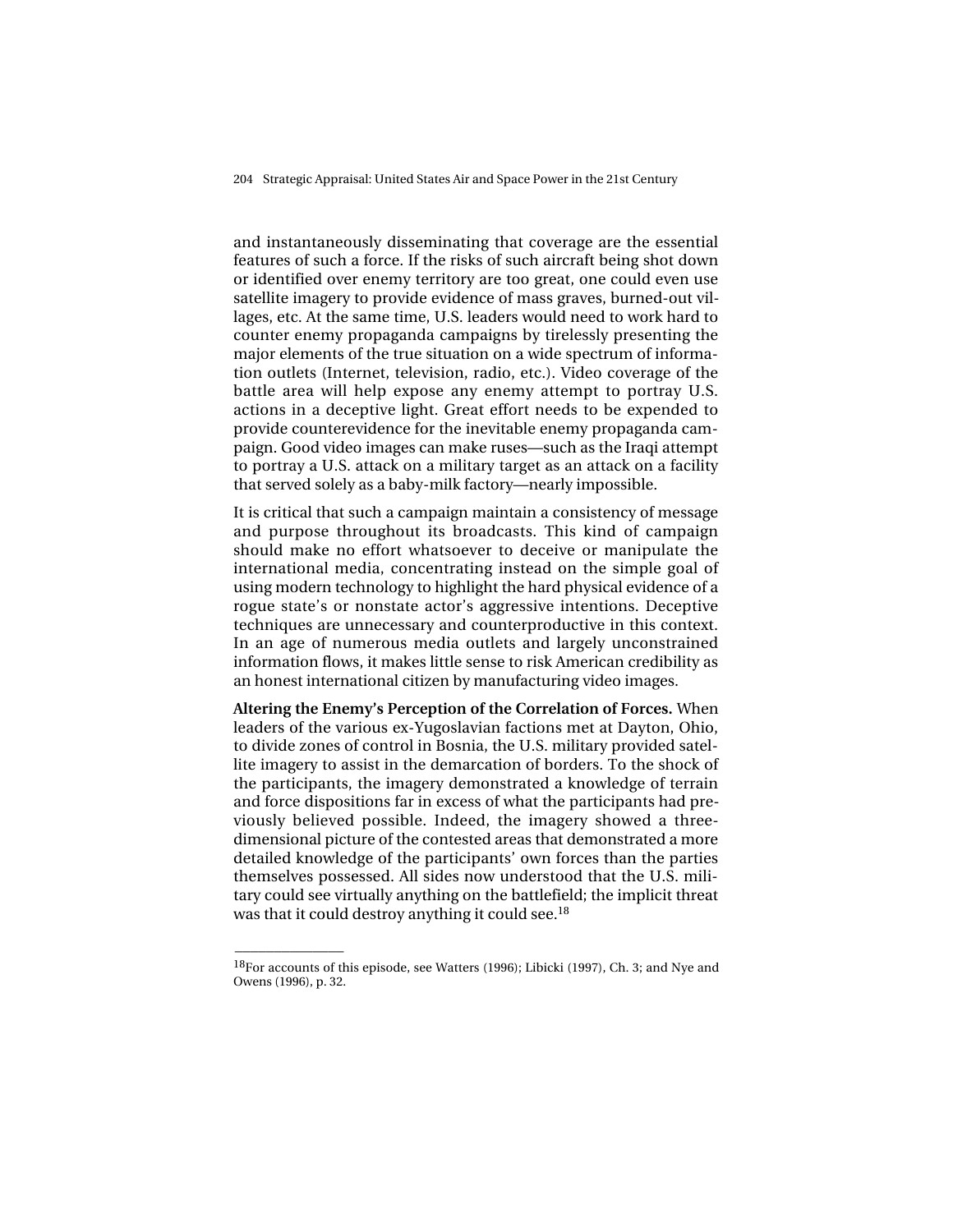While such knowledge was useful in negotiating the peace, it might be even more useful in deterring a future MTW. The U.S. military, particularly the Air Force, excels at simulation, which it uses to train its troops in conditions as realistic as possible. These simulations can similarly be used to demonstrate U.S. combat power, without actually employing it. Indeed, in the summer of 1998, NATO carried out simulated air raids over Kosovo as a deterrent to further Serb repression in that province. Realistic simulations have a tremendous capacity to impress an enemy's population, frighten his soldiers, and radically alter the enemy's assessment of U.S. military power. Such simulations would include images of U.S. military equipment operating, simulated attacks on significant military targets, and broadcasts of past U.S. combat successes. While these simulations and replays will certainly give insight on actual U.S. combat capabilities, they need not always reflect actual U.S. capabilities or intentions. As noted, if a simulation is realistic enough, it will create such a strong image in the mind of the adversary that it will irrevocably alter his perception of the correlation of forces, regardless of actual U.S. capabilities.

**Fostering Instability.** Every society contains divisions simmering below an often calm exterior. Nondemocratic societies, especially, contain latent tensions that, if exploited, can severely limit a country's ability to engage in offensive military action. Offensive information warfare offers many new covert means to exploit the tensions because it increases the opportunity to communicate directly with constituent parts of the adversary's society. As the information revolution increases the number and types of communication channels within any society, the opportunities to introduce false data into communication links between constituent parts of the society also increase.

It should be noted that fostering instability is the riskiest of the three methods of information deterrence. It should only be used against nations that pose a particularly grave military threat. It is also the most difficult method to implement as it requires a detailed understanding of the target society and the cultural context in which such action will be received. Inappropriate or clumsy efforts to foster instability may well create unity in an otherwise divisive polity by providing evidence of an external threat to the nation. The United States should not attempt this type of tactic unless it possesses an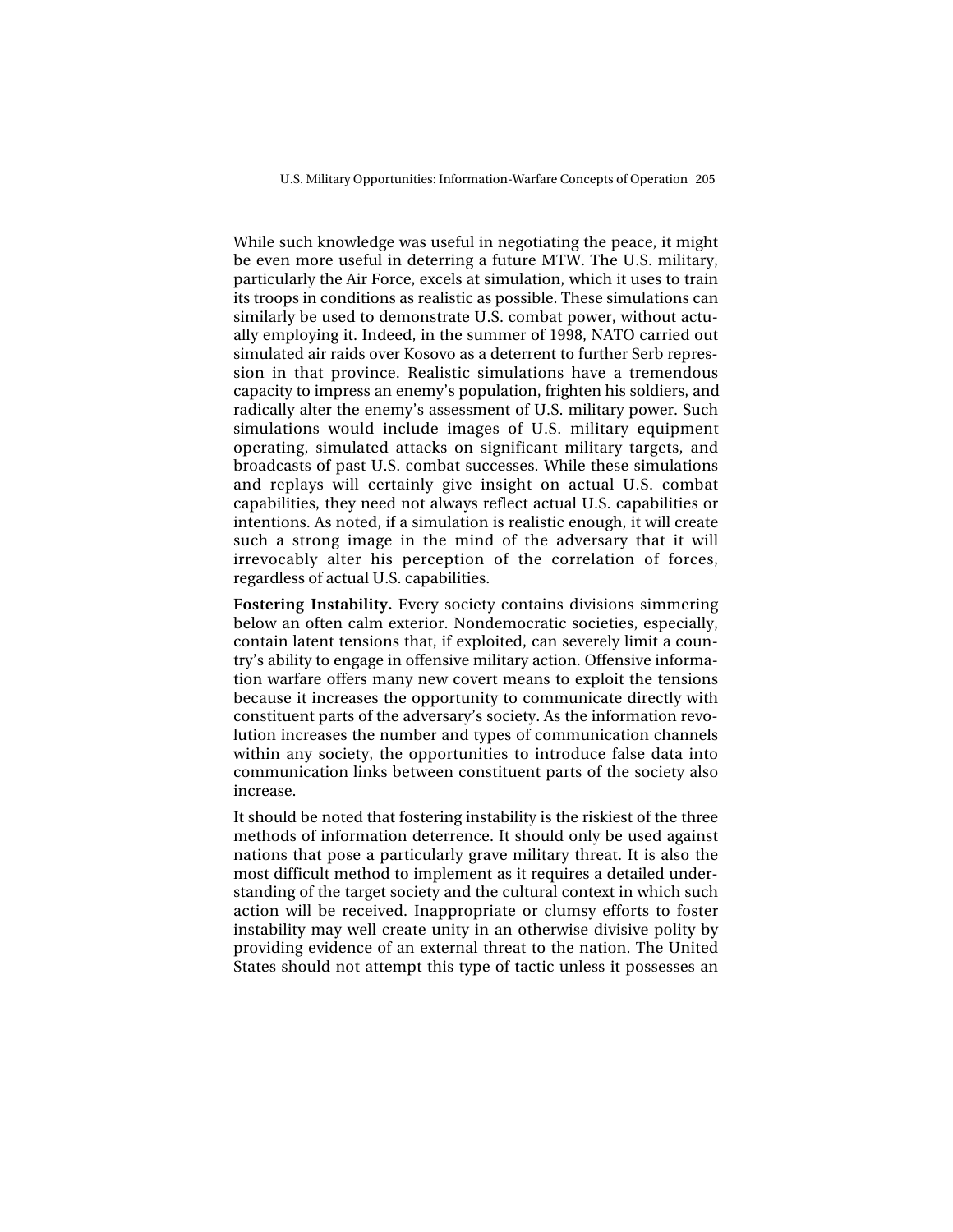experienced cadre of intelligence analysts who have proven themselves to have an extremely high degree of cultural understanding and sophistication with respect to the target state.

Nonetheless, by exploiting cleavages among the government, the population, and the military (the so-called Clausewitzian trinity), it could sometimes be possible to convince the adversary leadership that its hold on power is fragile and that it thus cannot afford any type of military contest, let alone one with the United States. There are many ways such an approach could be pursued. False messages inserted into national communication networks could be used to create mistrust between the civilian and military leaderships by spreading rumors of military coup plots or planned purges against the officer corps. Support to nongovernmental organizations operating on the Internet could be used to spread popular disenchantment with government policies and to foster public protests against the regime. The United States could also use media organizations in the target country and its neighbors as a lever to influence public opinion in the adversary state and turn that opinion against its own government's policies. Finally, the low-technology approach should not be forgotten: Leaflets dropped from U.S. aircraft were extremely effective during the Gulf War in convincing Iraqi troops to surrender (Hosmer, 1996).

Some nations will be far less vulnerable to such measures than others by virtue of their closed political systems. However, as time goes on and as international connectivity increases, there will be fewer and fewer nondemocratic nations that can be sanguine about their ability to insulate themselves against the effects of a well-coordinated information strategy exploiting the mass media, the Internet, and proprietary communication networks.

## **Preserving Strategic Reach**

The prospect of facing regional adversaries with mature nuclear arsenals raises questions about how much freedom the Air Force will have to conduct parallel warfare against the enemy homeland without substantially increasing the risk of escalation. The prospect of having local allies deny the U.S. Air Force the use of bases in the theater means that it may be prohibitively expensive and dangerous to employ air assets over the enemy's territory for the reasons outlined above.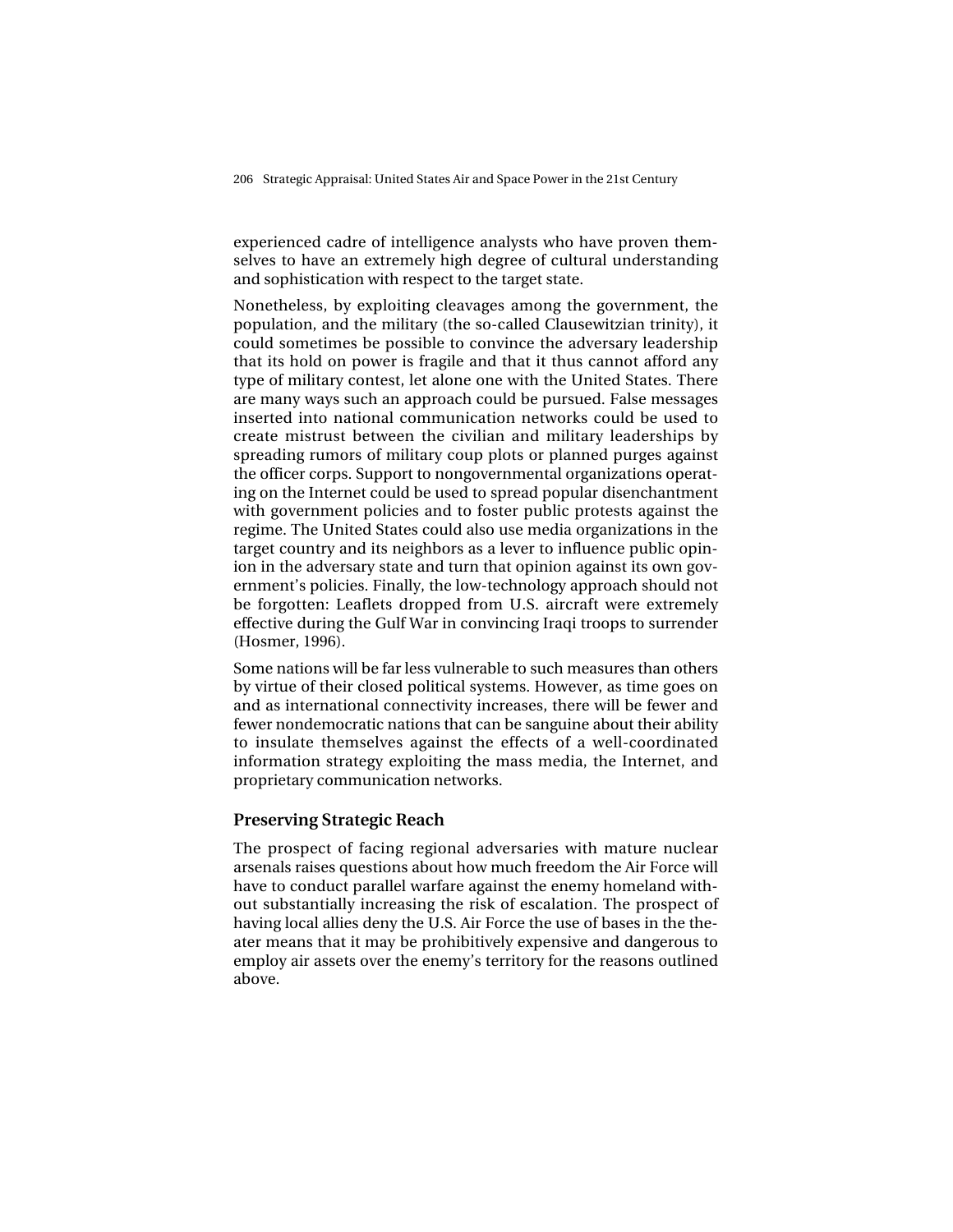The "preserving strategic reach" CONOP is intended as a response to these emerging challenges. The chief mechanism of preserving strategic reach is the periodic use of offensive information-warfare means to degrade the enemy's integrated air-defense system (IADS).19 The significant degradation of the enemy IADS would allow the U.S. Air Force to operate over enemy territory in reasonable safety and, given well-chosen targets, with much less fear of nuclear escalation. As with information-based deterrence, however, preserving strategic reach may not be the final solution to these problems. Using offensive information warfare will not eliminate the possibility of escalation and will not completely make up for the loss of theater bases. Nonetheless, it represents an important part of the response to these relatively new challenges.

More-conventional operations to suppress enemy air defenses that use physical attacks, such as those mounted by F-16s equipped with High-Speed Anti-Radiation Missiles, contain a risk of escalation when used against an adversary with WMD. The adversary leadership may not be able to distinguish such an operation from an attempt to destroy nuclear warning and command and control systems in preparation for a counterforce attack designed to eliminate the adversary's nuclear deterrent. Such operations also require putting friendly forces at risk and are particularly difficult and dangerous to launch from a standoff posture. Offensive informationwarfare operations contain a much smaller risk of escalation because they need not involve physical attacks on command and control systems and because they can be done covertly. They do not put friendly forces at risk and are not affected by the loss of theater bases, because they can be launched just as easily from outside the theater.

Any IADS contains information systems and information-based processes that are essential for its operations and that are lucrative targets for offensive information warfare. Schematically, an IADS consists of one or a few air-defense headquarters connected by communication links to sensors, such as early-warning radars, EW sensors, or aircraft like those for the Airborne Warning and Control System. Each headquarters also communicates with and controls a

<sup>19</sup>An IADS includes surface-to-air missiles, antiaircraft artillery, air-superiority fighters, and the communication and sensor infrastructure that connects them.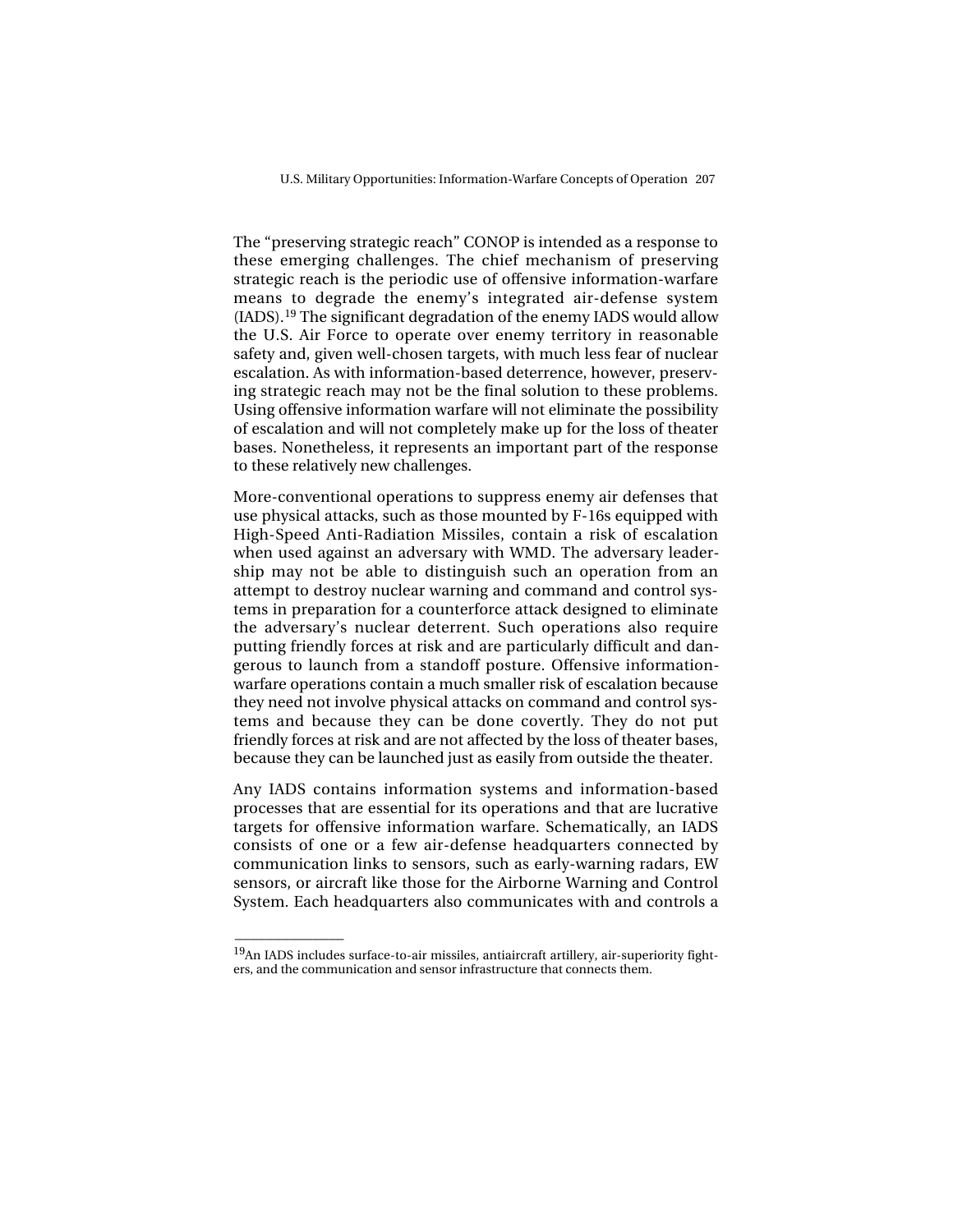variety of antiaircraft weapons, such as fire-control radars, missile launchers, and air-superiority fighters.

Without physical destruction, offensive information warfare can attack an IADS at three points. First, offensive information warfare can attack the system's sensors, either degrading their ability to gather information or feeding them false data. Second, offensive information warfare can degrade or plant false information in the communication links between headquarters and the sensors or shooters. Third, offensive information warfare can degrade or deceive the information processes that compile the sensor information, interpret it for human decisionmakers, and assign particular weapons to targets.

The centralized nature of this system implies that the air headquarters is a critical choke point, the disabling of which will render the entire system useless without the need to disable every sensor and weapon. This point should not be taken too far, however. An IADS can be configured to work in several modes from centralized to fully autonomous. The characteristics of these systems in each different mode should be well understood because information munitions that prove effective against an IADS operating in centralized mode may be ineffective against the same set of surface-to-air missile batteries and sensors operating in autonomous mode. Indeed, in autonomous mode, the local air-defense headquarters may not even be that significant to the overall function of the system.

The decision about which part of the system to attack therefore depends on the reason for using offensive information warfare to bring down the IADS. If escalation to WMD is a concern, the emphasis should be on allowing the enemy to believe that the IADS is still functioning even as one has severely degraded its effectiveness. While attacks on sensors and communications can be useful under such circumstances, attacks on the information processes themselves are probably most useful under such circumstances because errors in such processes are difficult to trace, badly understood, and widely expected in the normal course of operation. Such processes can be degraded by means of various information munitions (viruses, worms, logic bombs, etc.) prepositioned or inserted into the enemy air-defense computers. This degradation could cause the IADS to fail to assign targets, assign targets to inappropriate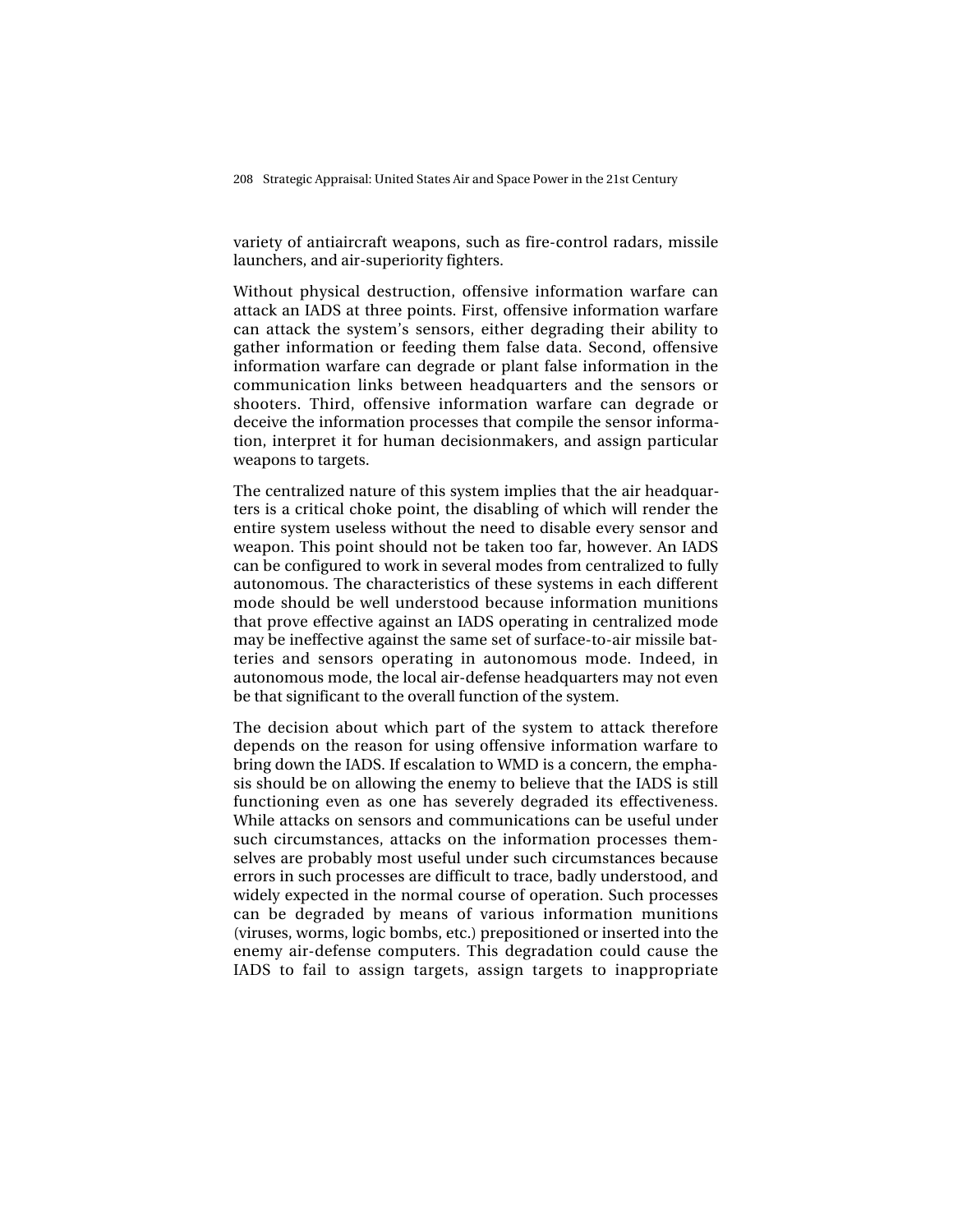weapons, lose orders to weapons, misinterpret sensor data, or mistarget surface-to-air missile batteries. If cleverly applied, these weapons can go undetected, and any errors in IADS information processes will be attributed to operational errors. The key difficulty in such an attack is timing. The information munitions must "go off" only just before the air strike, or the degradation in the IADS is likely to be detected and corrected. Timing such information munitions is a tricky problem. Viruses and worms travel at an unpredictable rate, and logic bombs are difficult to trigger remotely. One must also keep in mind that some threat air-defense systems will contain boundschecking features that ensure the system does not malfunction in certain drastic ways (such as assigning targets to inappropriate weapons); these bounds-checking features could present clues that an information attack was in progress to an alert and well-trained air-defense commander.

If the offensive information-warfare attack is meant to allow the United States to operate from a standoff posture, the information attack need not be so unobtrusive in its methods. In this case, the most lucrative targets are the extremities of the system: the sensors and the antiaircraft weapons. Offensive information warfare would attempt to disable the sensors or weapons temporarily in particular nodes of the IADS in closely timed coordination with strike missions routed to pass through the resulting geographic gaps. Such temporary effects could be achieved by overloading sensors with false data, jamming communications via EW, inserting false data into communication streams, or conducting perception-shaping campaigns via broadcast or leaflets that threatened operators who turned on their radars or acquired allied targets.

Two caveats are in order. First, as we have already seen, timing is crucial for realizing the full potential of the preserving strategic reach CONOP. Precise timing of effects will be difficult to achieve and will require Air Force planners with considerable skill. Second, there is the issue of reliable damage assessment for offensive informationwarfare attacks against IADS. How do you know if your attack has done its job and if it is safe for manned aircraft to fly through the area? This information-warfare battle damage assessment (BDA) problem could become larger the more frequently this particular CONOP is used. A cunning enemy, once he sees a pattern developing, may set traps by intentionally shutting down the radars in an air-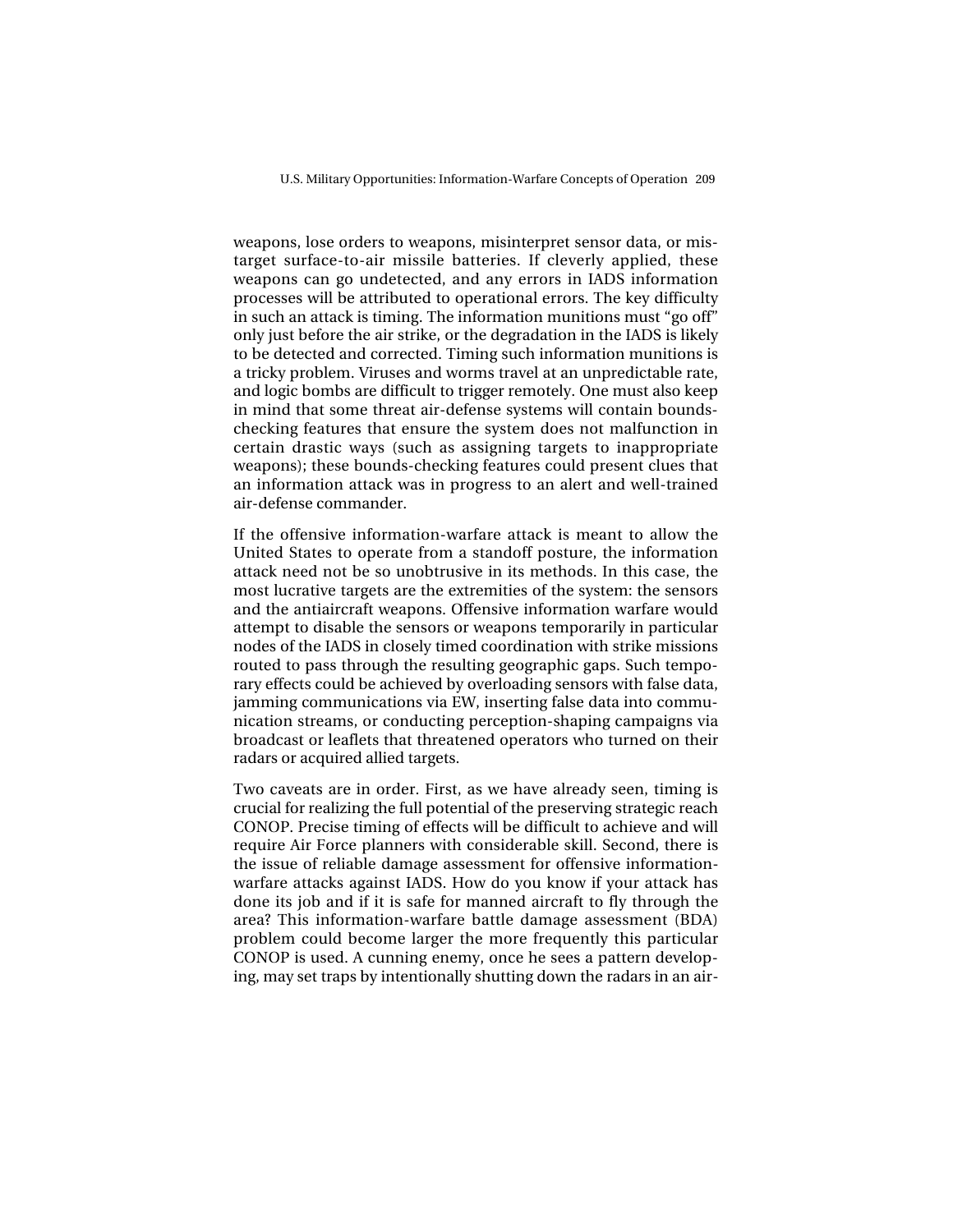defense sector during an offensive information-warfare attack and then luring American aircraft into an ambush. Once again, the only solution here is to support research into technologies that might make information-warfare BDA a more accurate science.

Preserving strategic reach should only be used if the following three conditions are met. First, U.S. policymakers need to have made a clear decision that other approaches to reducing the significance of the adversary's WMD have less potential. These other approaches include deterrence through the threat of massive retaliation; deterrence through the threat of escalation dominance; and a conventional counterforce campaign aimed at destroying WMD ordnance, delivery vehicles, and storage sites through the use of precisionguided munitions and the use of effective theater missile defenses to reduce adversary expectations about the ultimate results of any WMD attacks with theater ballistic missiles. In many cases, the other approaches could be more appropriate to the situation at hand than the cautious strategy embodied in preserving strategic reach.

Second, it will be critical for other components of the unified geographic command to be fully aware of the JFACC's concept of offensive information warfare and also to be prepared to coordinate actions if necessary. The importance of sharing information across organizational boundaries must not be underestimated when planning for offensive information warfare.

Last, national-level authorities must be made aware of the risks of enemy retaliation against the U.S. National Information Infrastructure in response to U.S. offensive information-warfare attacks against enemy IADS. These authorities should take appropriate precautionary measures. Addressing these vulnerabilities would give the United States more freedom of action to use offensive information warfare in MTWs.

## **Counterstrike**

The purpose of the counterstrike CONOP is to keep the enemy from mounting antiaccess operations against U.S. power-projection capabilities and deep-strike operations designed to target U.S. logistics bases critical for sustaining U.S. air operations. Offensive information-warfare operations provide a new capability in this regard because they offer an opportunity to attack the enemy's rear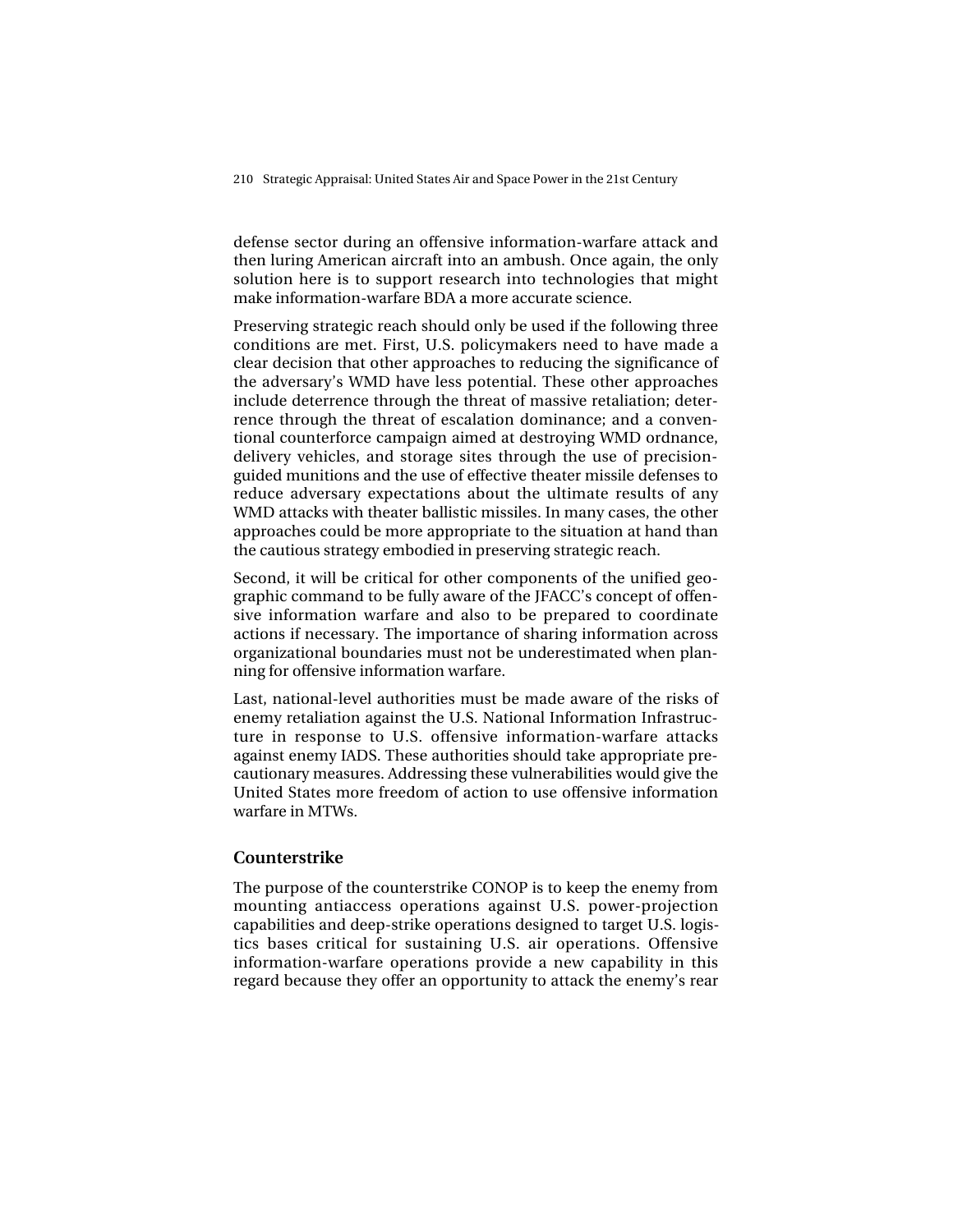areas and affect his capacity for antiaccess and deep-strike operations even before U.S. forces have deployed in strength to the theater. Through remote attacks on the enemy's planning and assessment processes, offensive information warfare denies him the use of a homeland sanctuary from the very beginning of the deployment.

It should also be noted, however, that offensive information warfare in this context is intended to be used in conjunction with conventional attacks on enemy strike assets. Offensive information warfare will enhance the effectiveness of conventional counterstrike operations, especially early in the battle, before all forces have deployed, but it will not replace the traditional missions.

At the most basic level, offensive information warfare is useful for this purpose because strike operations are highly information intensive. Successful strike operations require detailed planning, careful coordination, and reliable data on target locations. When viewed as an information process, strike operations can be seen as iterative, with three stages: planning, execution, and BDA. Offensive information warfare will aim to disrupt or defeat all three stages of that process. For this purpose, the United States would deploy an information-warfare squadron to the theater to support the JFACC. This squadron would also have access to numerous informationwarfare centers based in the continental United States that can provide analysis and expertise, such as the Army's Land Information Warfare Activity or the Air Force Information Warfare Center.

**Strike Planning.** Strike planning is the process of allocating and coordinating scarce attack assets (cruise missiles, ballistic missiles, strike aircraft) to inflict the greatest possible damage on the target's operational capacity. To be employed efficiently, such a planning process will need to have access to mountains of data on U.S. capabilities, force-deployment plans, orders of battle, air defenses, and target locations. Planners will also need more prosaic data, such as terrain and navigation information and weather reports.

Offensive information-warfare operations can deny or corrupt all these data sources by attacking information systems. The adversary will use a variety of information systems to collect, process, and disseminate the data. Most of the imagery, weather, and navigation data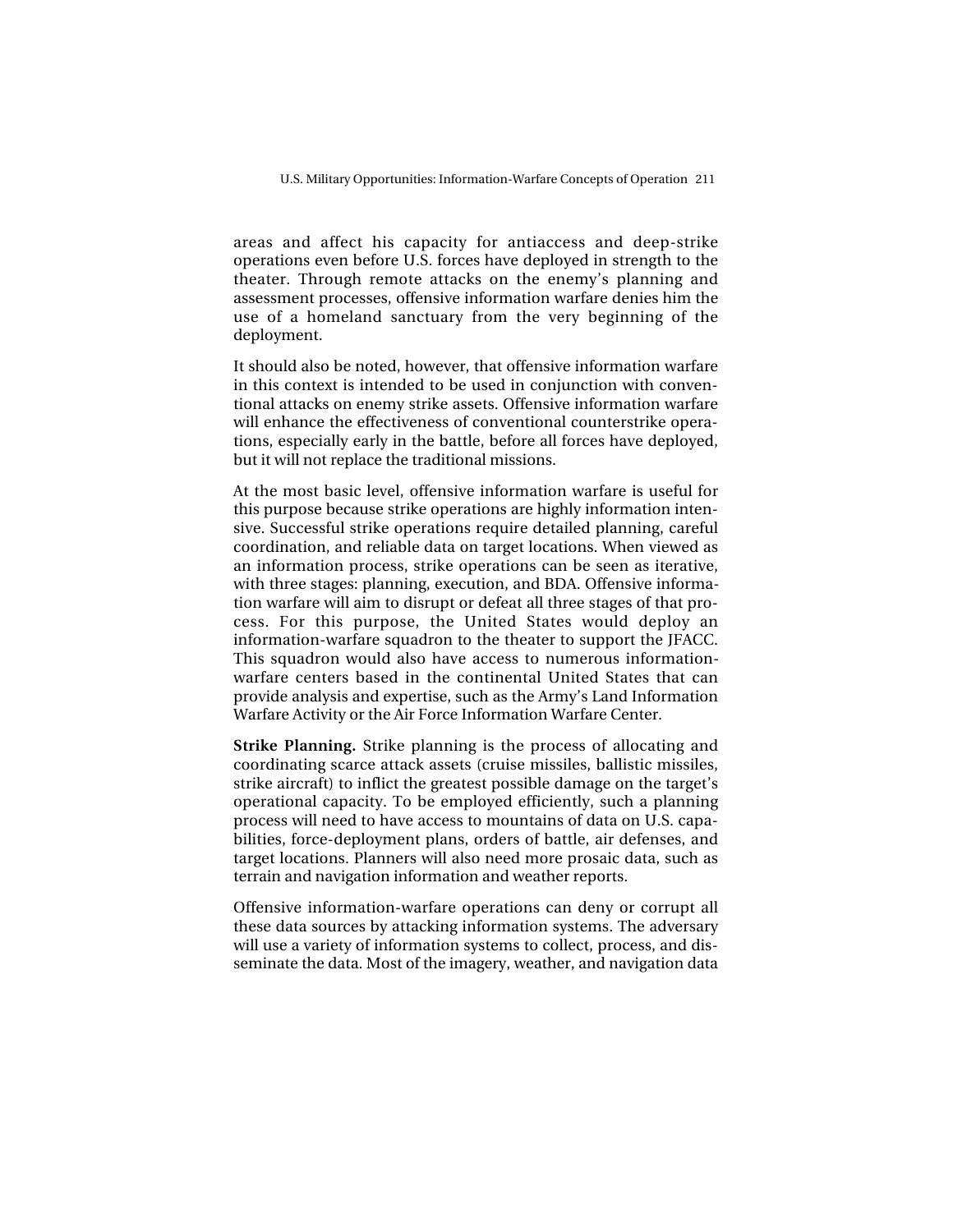necessary to pinpoint fixed U.S. targets will be collected from commercial satellites, as well as from such open sources as commercial maps and media outlets. Terrestrial and satellite communications will be used to disseminate raw data to planners, strike plans to the assigned units, and mission plans to the individual shooters. Finally, the creation of any complex strike plan will involve software to evaluate the mountain of data involved, produce mission plans, and transfer data to weapon systems.

There are many methods for denying and corrupting the data. Some are quite conventional, such as limiting access to critical facilities, camouflaging ship and aircraft movements, or periodically moving high-value assets and air defenses. Other methods are more novel and potentially more effective. Physical destruction or electronic jamming of critical junctures in the strike-planning process—satellites, satellite downlink stations, and mission-planning centers—will be particularly effective. Information munitions could also be implanted in the enemy's strike-planning system to render it inoperable at critical moments.

We should keep in mind that planners are adaptive and will find workarounds to the problems of missing data, downed systems, and destroyed communication links. A more subtle method, then, might be to corrupt the mission-planning process, thus causing the enemy to squander scarce strike resources. This can be done primarily by introducing false data on U.S. and allied force disposition, terrain, and even weather data into the enemy's striking-planning process. There are many potential points of access, the most promising being via falsified, corrupted, or hijacked satellite downlinks. Since the enemy may collect some targeting data on large, fixed targets long before a strike, another option is to implant errors in the enemy's mission-planning hardware or software to cause subtle errors in the strike-planning process.

**Strike Execution.** Strike execution is the process of carrying out the strike plan. For information systems, strike execution depends primarily on a dense system of communication links and navigational aids. This includes communication links—from command and control units to aircraft and missile launchers—used to make changes in the mission plan or report intelligence gained from the mission, communications between aircraft used to synchronize the attack,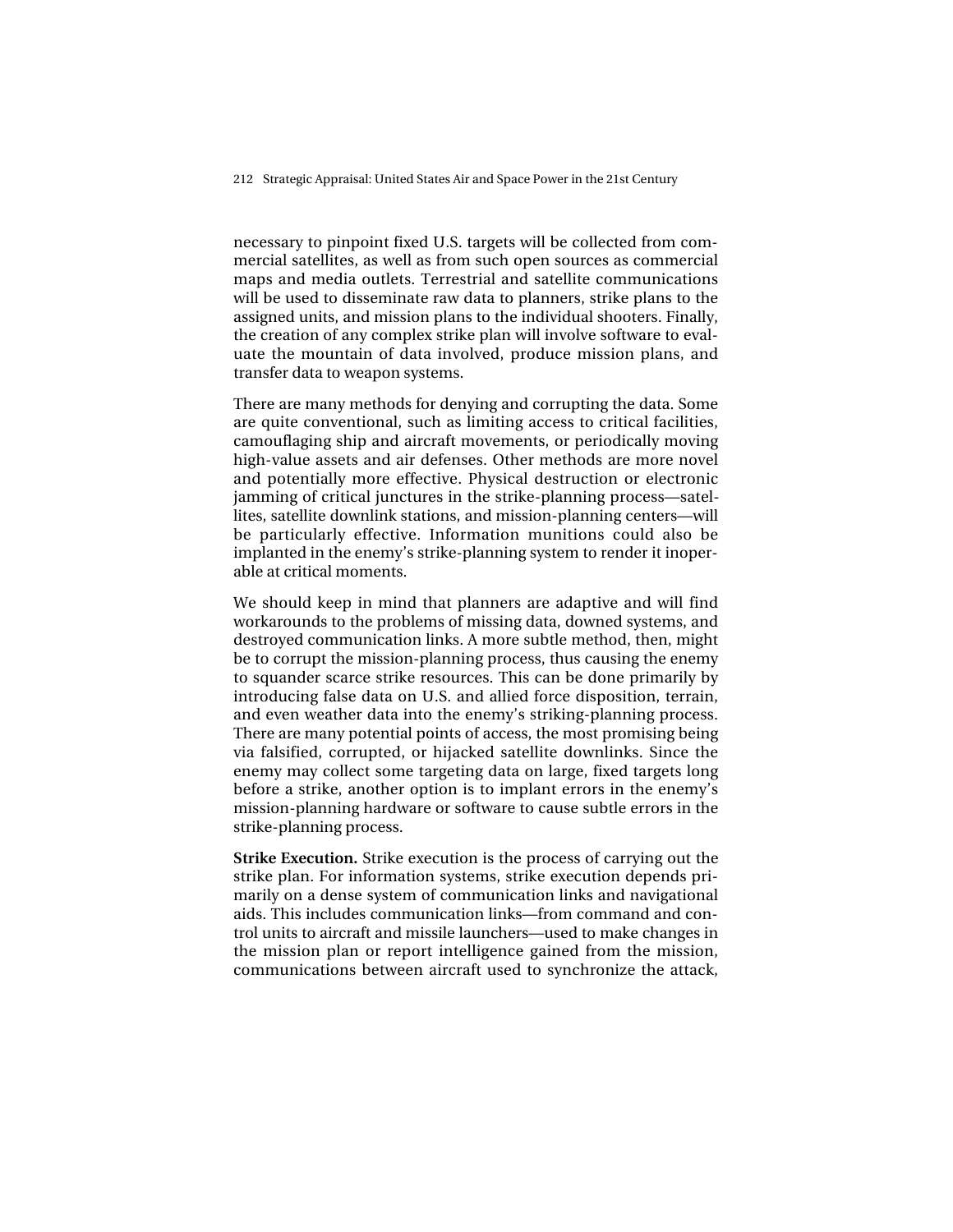and navigational data acquired from satellite systems, such as GPS or GLONASS.<sup>20</sup>

Once again, each of these links is potentially vulnerable to destruction or disruption. Most vulnerable are the navigational systems. Without this type of navigational data, enemy cruise missiles and even strike aircraft will be far less accurate. U.S. forces can easily turn off or jam GPS and can jam GLONASS in local areas. Of course, this may also adversely affect the U.S. capacity to operate. Even if access to GPS were limited to U.S. and allied forces, the enemy might well be able to jam U.S. access to GPS in retaliation. Any degradation of satellite navigation systems must always be assessed in a relative perspective. Given that there is a good possibility that the loss of GPS would affect U.S. forces more than it would enemy forces, a more effective measure might be to introduce errors into the GPS or GLONASS signal at critical periods during strike execution. Alternatively, the United States could use information munitions to attack the information processes that load targeting and navigational data into enemy cruise missiles and strike aircraft. Both attacks could introduce navigational errors that should cause strike aircraft to attack erroneous targets or cause cruise missiles to collide with terrain features.

Similarly, the United States could hope to introduce false data into communication links between strike assets and command and control centers or between the strike aircraft themselves. Such false data could generate false targets or give false target updates to strike assets already in the air. Unfortunately, the growing use and sophistication of encryption techniques makes such insertion increasingly difficult, so jamming these links may soon become the only option. Nonetheless, aircraft or cruise missiles that are unable to receive information from their command and control centers will be unable to adjust their mission plans to reflect real-time changes in target disposition and will be unable to function as forward sensors.

New offensive information warfare or related methods may also soon be available for destroying the platforms themselves. One can well imagine having the technology available to generate bogus electronic signals that would prevent arming or prematurely activate warheads

\_\_\_\_\_\_\_\_\_\_\_\_\_\_

 $^{20}$ GPS is a U.S. satellite navigation system. GLONASS is a similar Russian system.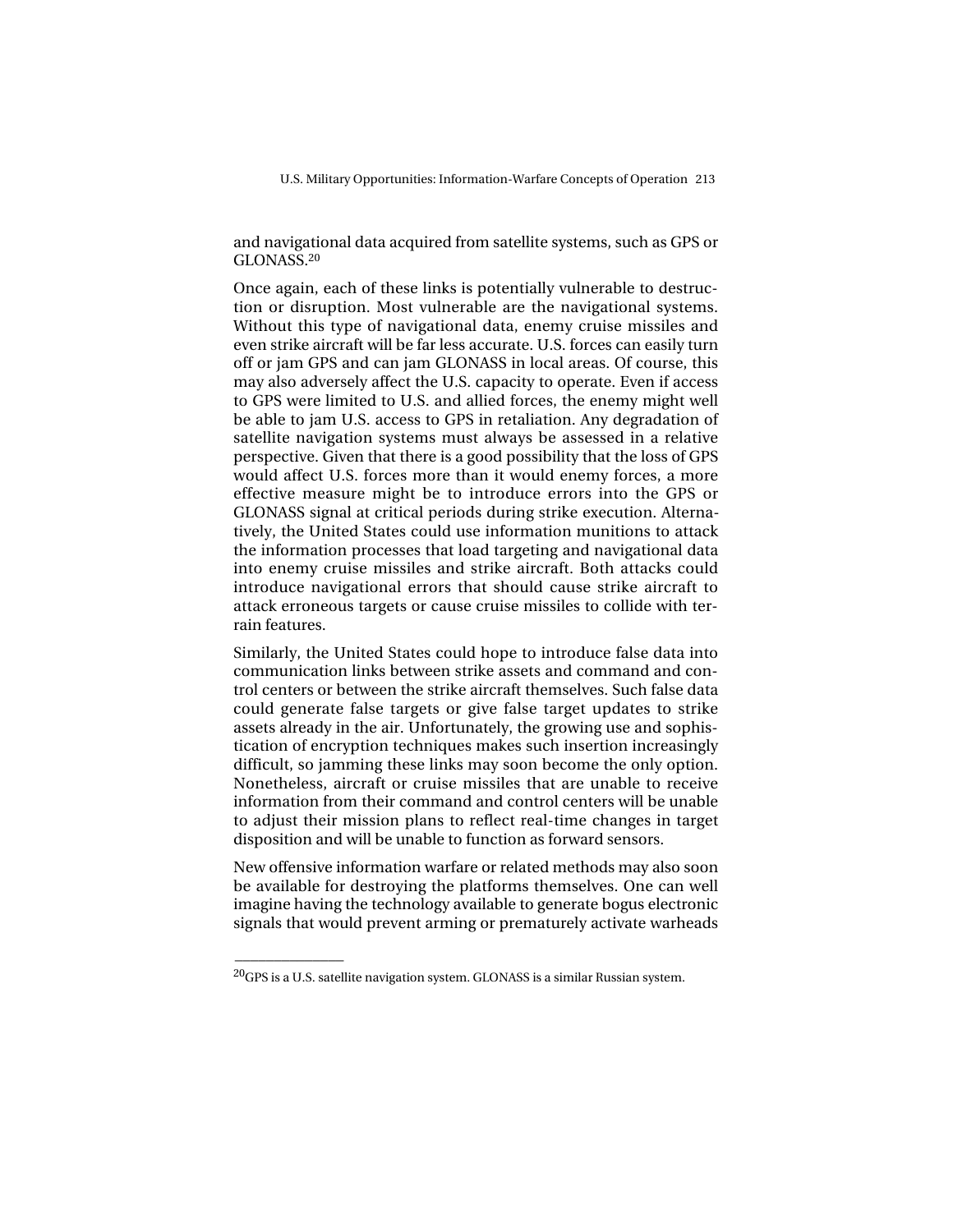on inbound cruise missiles and fighter aircraft. Another interesting possibility is the use of high-altitude electromagnetic pulse weapons based on airborne platforms to disable navigation, flight control, target acquisition, and fire-control systems on inbound aircraft and cruise missiles, rendering them all but useless as offensive weapons or causing them to crash.

**Battle Damage Assessment.** BDA, the least examined part of the strike process, is critical for a successful overall strike plan. Given the scarcity and price of sophisticated strike assets, it is vital to know which defensive systems have been disabled and which targets have been destroyed in order to allocate strike assets efficiently and safely. BDA has several information sources, including the strike asset itself; open-source media outlets; human intelligence agents; and remotesensing platforms, such as satellites, UAVs, and surveillance aircraft.

Once again, all of these data sources can potentially be degraded or destroyed by offensive information-warfare operations. Although jamming and physical destruction of communications and satellite downlinks will be very useful measures in this regard, BDA also presents ample opportunity for deception. False damage signatures may fool strike aircraft into thinking they have hit their target. Careful camouflage can fool satellite imagery into believing that targets have been destroyed or, conversely, remain unharmed.

Perhaps the most promising method of complicating the enemy's BDA process is by tainting open sources. In the future, much BDA may be done through the media or through human agents reporting openly available information from within the target zone via e-mail, cell phones, etc. The problem of open-source BDA of strike operations will no doubt persist and, indeed, may increase as more of the population gains access to cell phones and Internet e-mail. Offensive information-warfare operations can turn this intelligence drain into an asset by planting false information on battle damage into open sources. False damage reports and even false video images of bomb damage (or, conversely, of false images of still-operating facilities) can greatly complicate enemy planning. In contrast to information deterrence, if this activity damages the credibility of the media and human agents as sources of BDA, so much the better. It is again important to be aware of the risk of blowback: Special BDA spoofing efforts against the enemy may well fool some planners and operators on the U.S. side who are not familiar with these programs.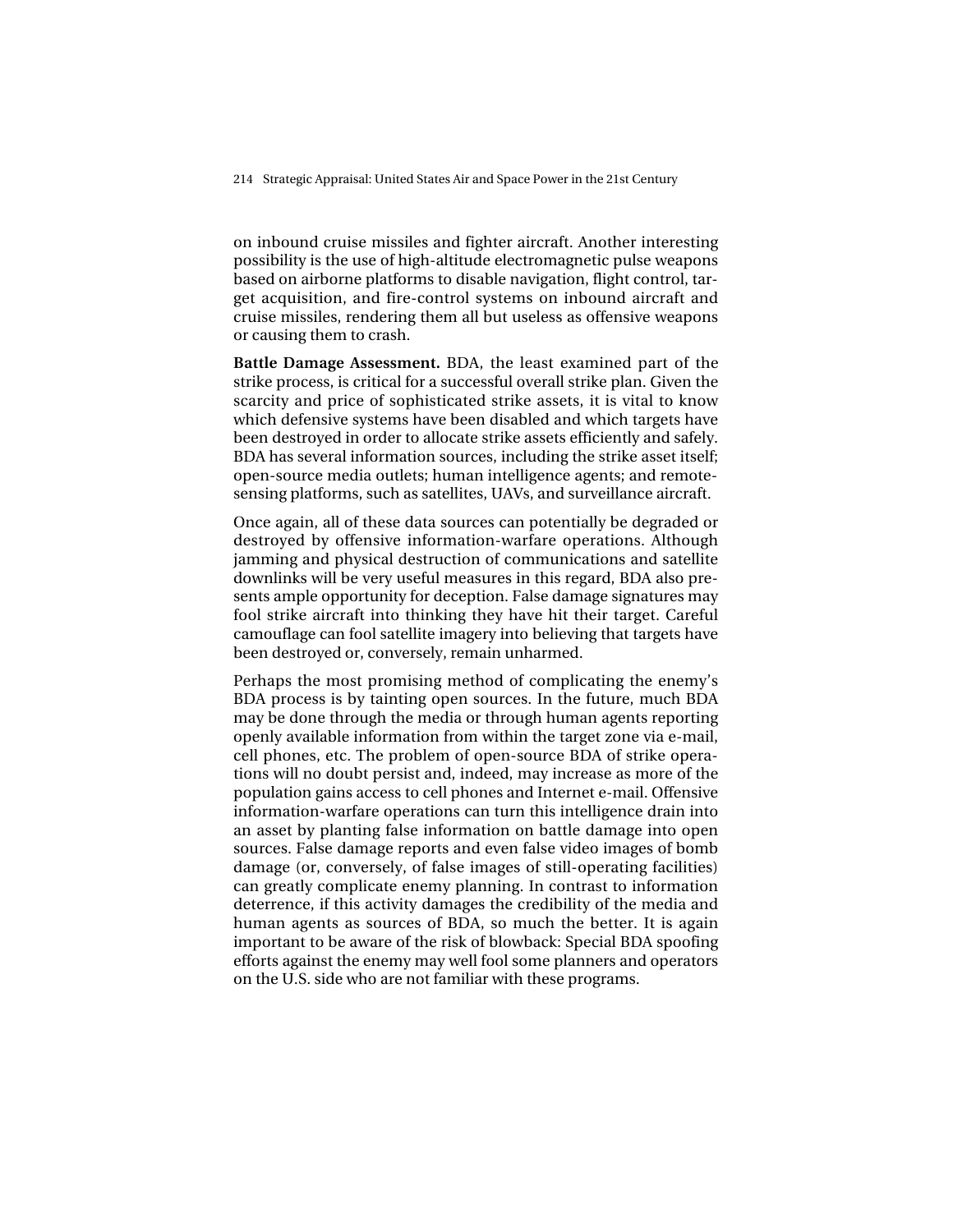**The Utility of Counterstrike.** The importance of counterstrike will vary with the current phase of conflict. Pentagon planners have divided MTWs into three phases: halt, stabilize (or "buildup and pound"), and rollback. The counterstrike CONOP would be the most useful during the halt phase of a stressful MTW, in which the enemy has physical forward momentum on the ground and a numerical advantage in the air. Normal U.S. air and missile defenses may not be fully deployed, creating opportunities for the opposing side to mount deep-strike and antiaccess attacks against American and allied rear areas.

The usefulness of counterstrike drops steeply as one enters the buildup-and-pound and counterattack phases of an MTW. During the last two phases, the Air Force will presumably have established a comfortable level of air superiority; anti–tactical ballistic missile systems, such as Theater High-Altitude Area Defense and Patriot, will be fully deployed throughout the battlespace; and dispersal and decoy arrangements will be in place at the Air Force's main operating bases. In such an environment, counterstrike would probably be unnecessary, and it would be far better to devote offensive informationwarfare resources to other purposes.

## **Counter-C4ISR**

The "counter-C4ISR campaign" CONOP involves using a mix of offensive information-warfare tools and techniques to attack adversary sensors and communication assets across the board at critical "transition points" during a campaign. The goal of the counter-C4ISR campaign is to reduce the enemy's battlespace awareness at key junctures by degrading his ability to collect and process information from space, airborne, and ground-based C<sup>4</sup>ISR assets.

Earlier in this chapter, it was noted that the size and capacity of global commercial satellite and terrestrial communication networks is increasing at a rapid rate. By the 2010–2015 time frame, there will be so many redundant communication paths and links in existence that it will be impractical to achieve large, sustained reductions in the enemy's C4ISR capacity across the board from the tactical level up through national-level command and control. In fact, available evidence suggests that the United States was not even able to achieve this goal completely against Iraq during Operation Desert Storm.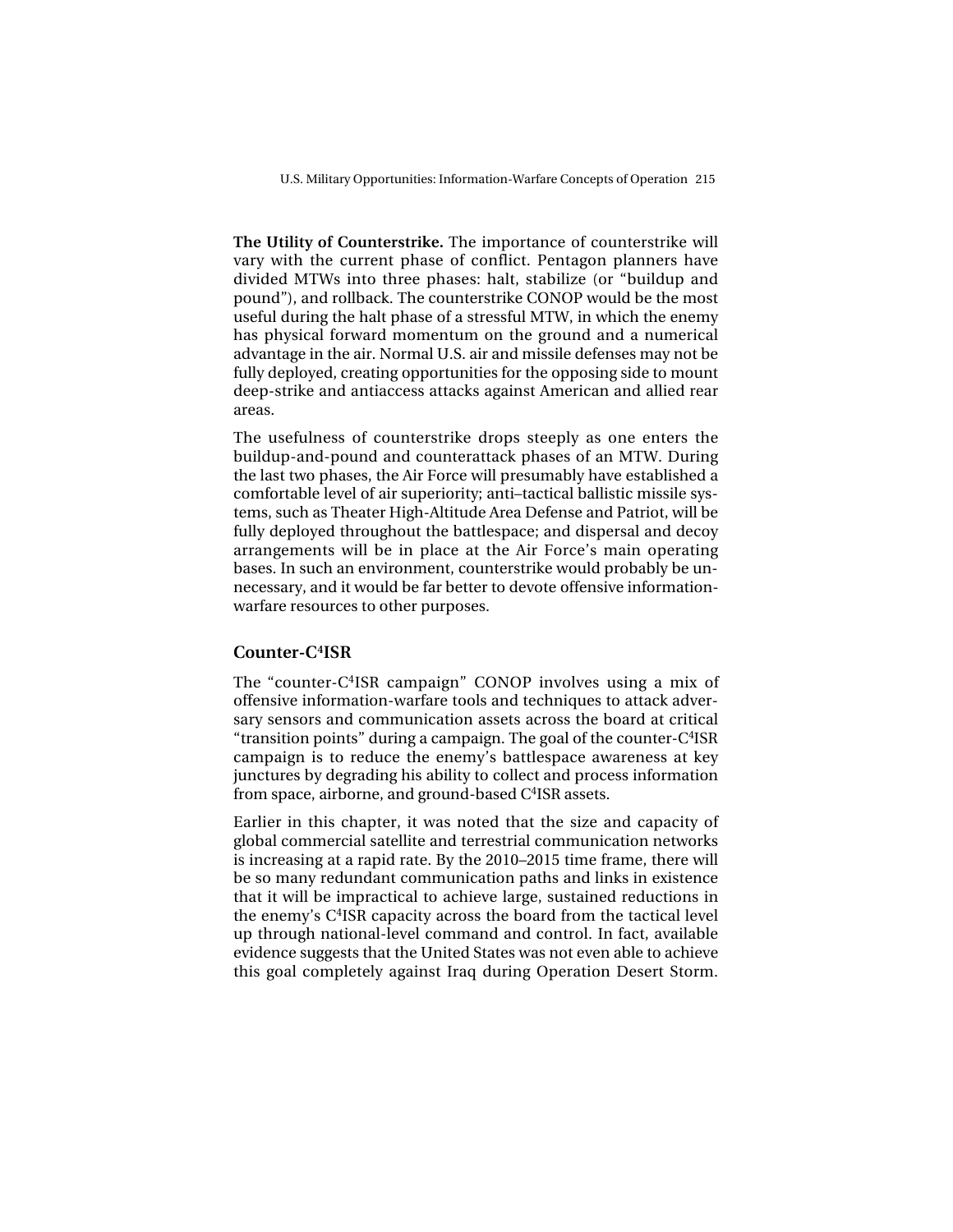However, this reality does not render counter-C4ISR futile. Instead, it suggests that U.S. operations should focus on degrading key choke points of the enemy's C4ISR system at critical moments in the campaign, rather than on an attempt to destroy all enemy communications.

Increased access to commercial space-based imagery, communication, and navigation systems will greatly enhance the enemy's C<sup>4</sup>ISR capacity but may also make the systems more vulnerable to offensive information warfare. Use of space-based systems will introduce choke points into the enemy's  $C<sup>4</sup>ISR$  system. Satellites themselves become critical nodes that, if disabled, would drastically reduce enemy C4ISR capacity. Commercial communication satellites require downlink stations and locally dense communication networks that are also vulnerable to physical and information attack. Imaging satellites also require downlink stations and an imagery analysis center to read, interpret, and disseminate the information gleaned from satellites. Reception of GPS navigation, while more dispersed, will often require differential GPS transmitters to achieve needed accuracy. A well-timed attack that disables or degrades these systems may well leave the enemy worse off, especially for short but critical periods of time, than if he had never grown accustomed to their significant advantages over terrestrial communications, surveillance, and navigation.

Counter-C4ISR involves many of the same means and mechanisms as the two previous CONOPs, "preserving strategic reach" and "counterstrike." There is a fundamental difference in their goals, however. Counter-C<sup>4</sup>ISR is designed to have a decisive effect on the outcome of a campaign, while the other CONOPs would have morelimited objectives. Counter-C<sup>4</sup>ISR is a potential war winner; preserving strategic reach and counterstrike are not. This distinction means that, even more than the other CONOPs presented, counter-C<sup>4</sup>ISR requires tight integration with the regional CINC's overall campaign plan. Indeed, counter-C4ISR will depend for its success on careful synchronization with more-conventional attack assets. This implies placing responsibility for the C4ISR campaign firmly in the hands of the JFACC, rather than creating a special information-warfare component commander, so that the principle of centralized control with decentralized execution can be maintained. Creating a special information-warfare component command may sound appealing at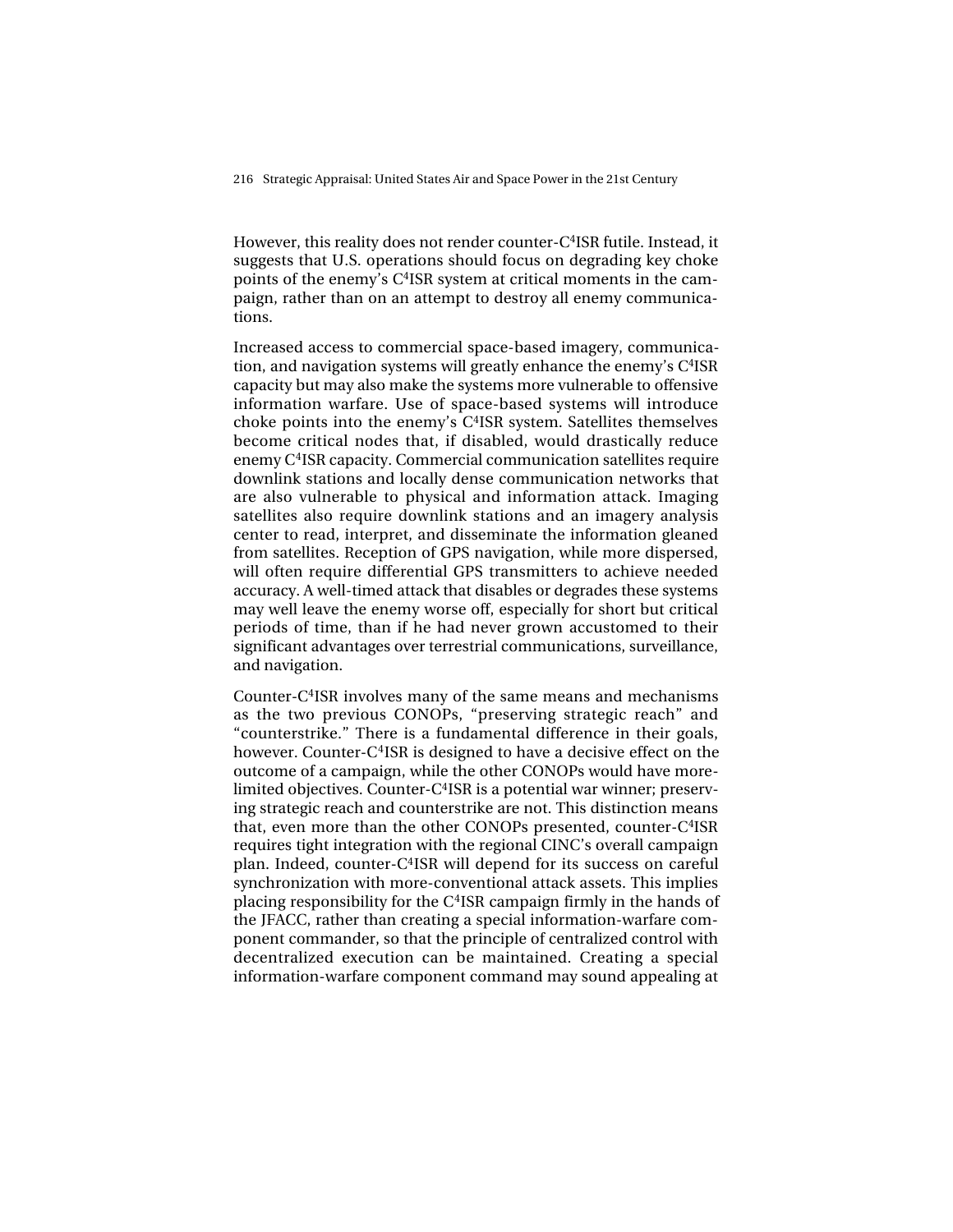first blush, but would probably be unwise, because it would only add another layer of command and control that could slow down U.S. and allied decision cycles. Enemy forces will use C4ISR systems to anticipate U.S. force movements and order force movements in response. They will use satellite reconnaissance to show large force movements or attack preparations, such as the movement of large amounts of supplies and weapon platforms. They will use commercial communication satellites, as well as dedicated terrestrial communications, to receive human intelligence on such movements and to order counterpreparations and strike missions against massing U.S. forces and supplies. They will use satellite navigation to provide targeting information to cruise missiles and strike aircraft on the position of key U.S. forces and supplies. Finally, they will use advanced software and computer systems to program targeting information into cruise missiles. Again, the intent of counter-C<sup>4</sup>ISR is to deny the enemy these sources of information and information processes, not always or everywhere, but just at the critical moments and places where they are most needed.

This implies that the leading edge of the rollback phase offensive will be a coordinated offensive information-warfare attack on these information systems, including physical attacks. The exact nature of that attack would depend on the CINC's overall campaign plan. As an example, however, it will be helpful to consider how the CINC might have attempted to achieve a surprise flanking attack, such as U.S. forces accomplished during Desert Storm, despite the presence of a sophisticated enemy C<sup>4</sup>ISR system.

The first, and probably most difficult, task would be to allow the large force movement necessary to accomplish such a flanking maneuver to go undetected. This would require first jamming or disabling any commercial imagery satellites capable of providing images of the staging area. As these systems will be assets of neutral nations, this may require a certain delicacy of approach. One possibility is nonlethal attacks from ground-based antisatellite (ASAT) lasers that could only temporarily blind a satellite. A less-controversial method would be precision weapon attacks on the enemy's imagery analysis centers or the satellite's communication links with enemy command centers.

Unless such movements take place in trackless deserts, they are also likely to be detected by enemy agents on the ground. This unpleasant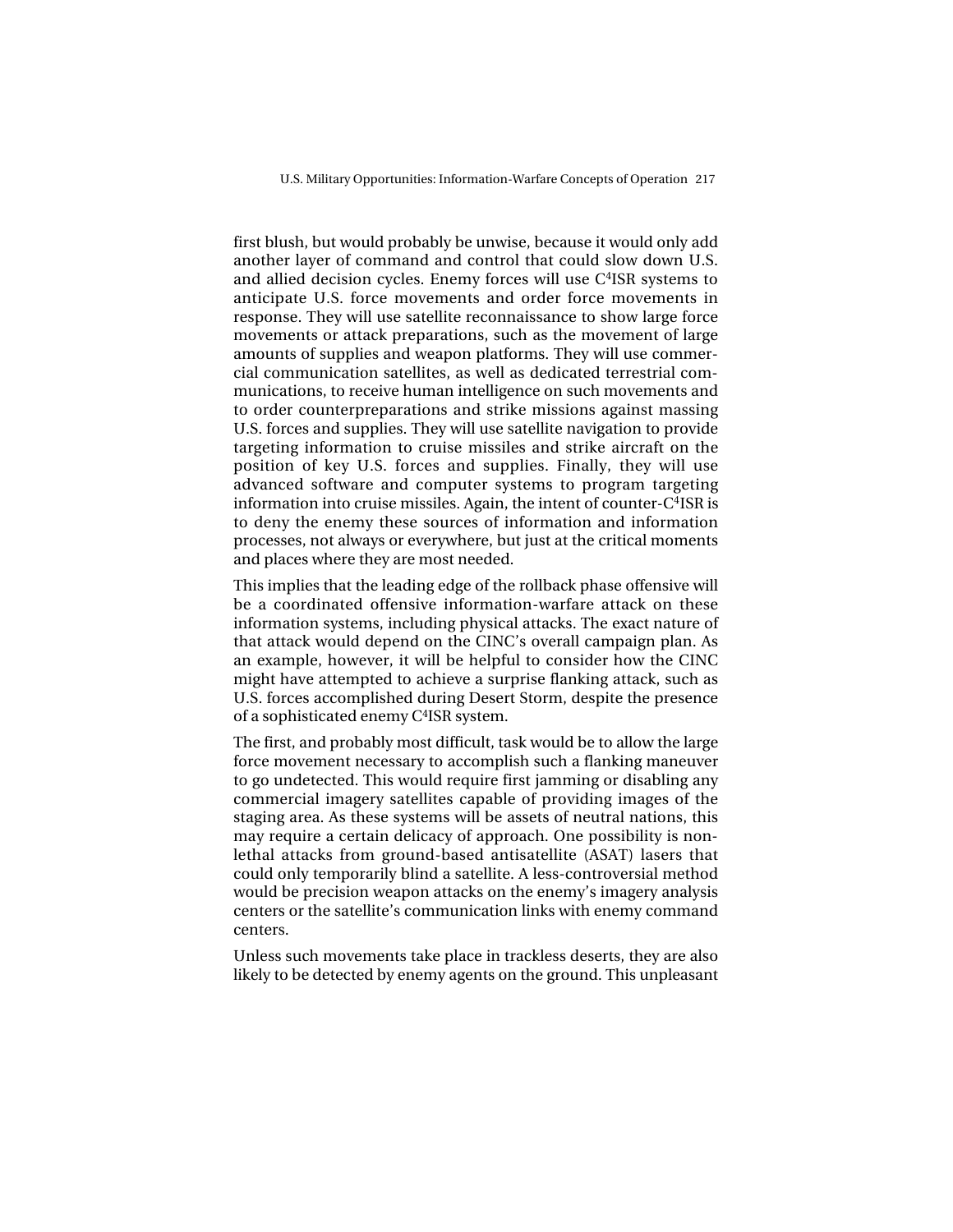reality implies that the movement must be accompanied by efforts to cut off the enemy's external communications. The means to accomplish this task include local jamming of commercial communication satellites from mobile transponders, precision-guided weapon attacks on satellite communication downlink stations, and information munitions implanted in key communication switches that control communications with the downlink station. Once again, the enemy is likely to be able to reconstitute these systems in the space of days or even hours, so timing is critical.

Although counter-C<sup>4</sup>ISR may not be able to prevent, for a sufficient period, enemy detection of a movement of the same scope as the famous Desert Storm "left hook," it can also help in stymieing enemy responses. First, attacks on communication links will make it difficult for enemy commanders to receive satellite imagery and targeting data or to give and receive orders to respond to U.S. movements. Second, as with the counterstrike CONOP, the United States can hope to deny, degrade, or corrupt enemy access to satellite navigational aids and information processes that control enemy targeting systems. U.S. forces on the move, once detected, will present tempting targets for enemy cruise missiles. If their navigational and targeting systems can be degraded at the critical moment, however, they will present little danger to U.S. forces.

Over the long term, counter- $C<sup>4</sup>$ ISR would benefit operationally from the deployment of space weaponry. Such systems as space-based coorbital jammers, lasers, and obscurants would increase the chances of success for this CONOP. However, the price in terms of arms-race risks and military opportunity costs could be steep, and it is not clear that the price would be worth paying.

There are tangible arms-race risks to consider when thinking about the deployment of space-based ASAT weaponry. Other nations with significant scientific, industrial, and technical wherewithal could respond by deploying their own such systems to threaten U.S. satellites. The result of this could be a net negative for the United States, since the U.S. military's main advantage in future wars will come from its superior ability to collect, process, and act upon large amounts of data in very compressed time cycles. Conflicts in space resulting in the destruction or degradation of U.S. communication or imagery satellites would hurt American military capability more than they would a regional adversary's, even if the United States inflicted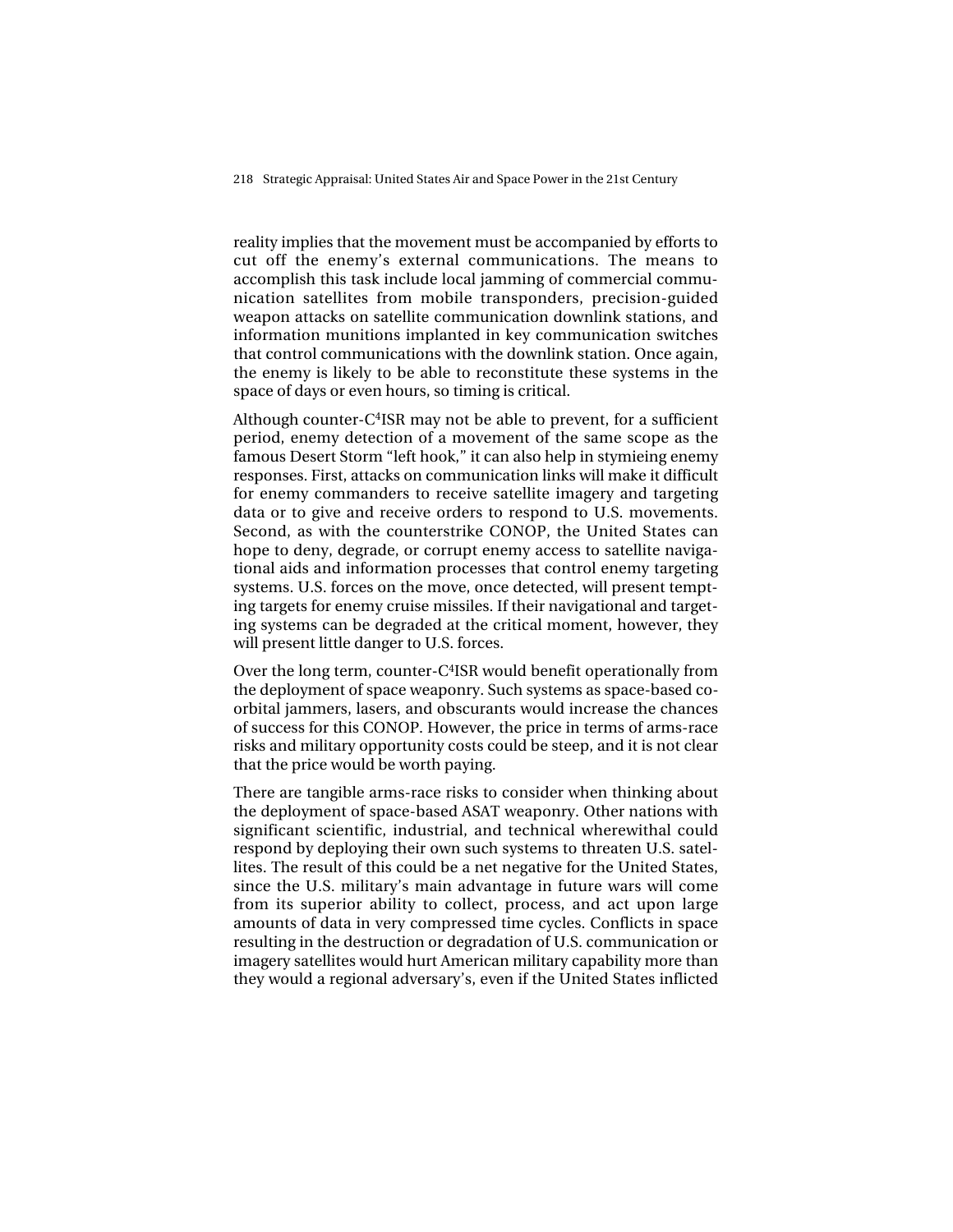more damage on enemy space capabilities than it suffered itself. Furthermore, the deployment of space-based ASAT systems could invite adversaries to use asymmetric options to negate U.S. space capabilities-options that could include terrorist acts against U.S. commercial and military satellite ground stations worldwide. Another possibility would be retaliatory jamming against U.S.-owned satellites, including the GPS navigation satellites.

All in all, the operational advantages afforded to the Air Force in terms of being able to better execute the counter-C<sup>4</sup>ISR campaign look to be outweighed by the many potential disadvantages created by space-based ASAT deployments. The counter-C<sup>4</sup>ISR campaign will still likely be effective with only ground-based ASAT assets and would even have some use if employed without any ASAT weaponry at all. However, it would be wise for the United States to continue a research and development program into space-based ASAT technologies and also to be prepared to deploy an operational system if another nation shows signs of getting ready unilaterally to place an ASAT system in space.

#### **COMPARING THE FOUR CONOPS**

Table 6.1 is a crude attempt to summarize the strengths and weaknesses of the four CONOPs that have been presented. Our four offensive information-warfare CONOPs are listed vertically along the column at the far left. Each of the four is then assessed against five metrics: the risk of escalation that the CONOP carries with it, the

|                                 | Escalation<br>Risk | Long-<br>Term<br>Relevance | Against<br>Medium<br>Powers | Against<br>Large<br>Powers | Military<br>Decisive-<br>ness |
|---------------------------------|--------------------|----------------------------|-----------------------------|----------------------------|-------------------------------|
| Information-based<br>deterrence | Medium             | Yes                        | Yes                         | Yes                        | Yes                           |
| Preserving<br>strategic reach   | Low                | Yes                        | Yes                         | Yes                        | No                            |
| Counterstrike                   | Low                | Yes                        | Yes                         | Maybe                      | Maybe                         |
| Counter- $C4$ ISR               | Medium             | Maybe                      | Yes                         | Maybe                      | Maybe                         |

**Comparing the Four CONOPs**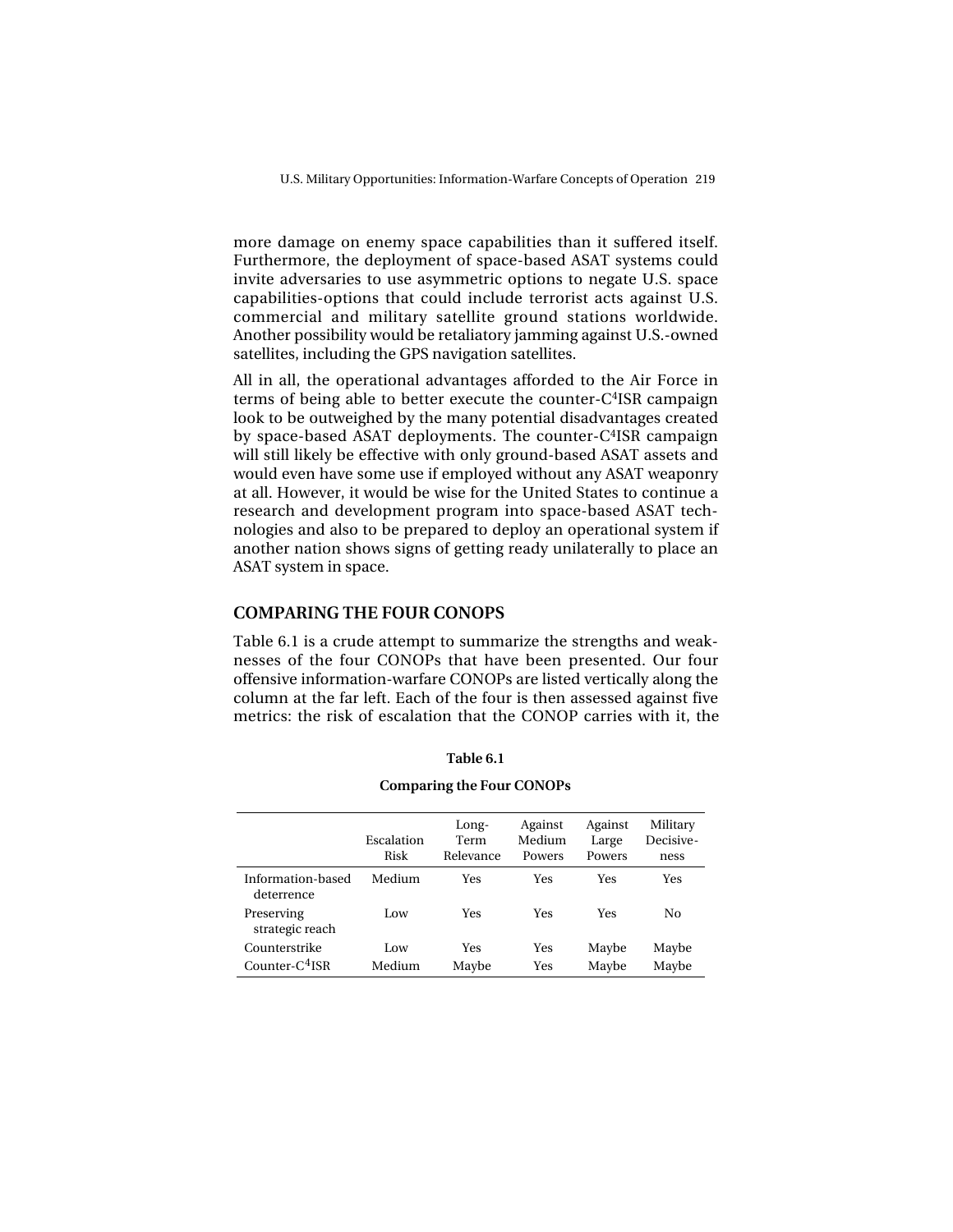ability of the CONOP to remain relevant as the revolution in information technology continues, the usefulness of the CONOP against medium-sized powers (such as North Korea and Iraq), the usefulness of the CONOP against larger powers (such as Russia), and the potential of the CONOP to be militarily decisive in and of itself.

First, in terms of escalation risk, none of the CONOPs described presents an extreme escalation risk. Information-based deterrence, because it will take place before any hostilities have broken out, may contain some escalation risks, especially if it involves fostering instability in the target state. If the offensive information-warfare campaign is discovered and if that campaign is considered tantamount to an act of aggression, it may provoke an adversary to conventional retaliation. Because international norms on how to treat information attacks are still evolving, it is difficult to say how any adversary might react to this provocation. Indeed, some Russian writings, for example, declare that Russia would interpret an offensive information-warfare campaign against its homeland as being tantamount to physical attack. While this is probably hyperbole, it does point out the need to be especially careful in using offensive information warfare against states that perceive themselves to be in a position of ever-increasing weakness. Preserving strategic reach was specifically designed to minimize escalation risk. Counter-C<sup>4</sup>ISR, however, presents some risk of nuclear escalation, if the enemy has built a small nuclear arsenal. Because this CONOP involves overt attacks on the enemy's command and control networks and because these networks will likely also be used for control of the nuclear arsenal, there is some risk that the enemy will regard these CONOPs as preparatory to a counterforce first strike and respond by escalation. Preserving strategic reach was specifically intended to solve this problem.

As for long-term relevance, all the CONOPs except counter-C<sup>4</sup>ISR should remain viable options for the foreseeable future. Counter-C4ISR may become obsolete if international connectivity continues to increase at its current exponential rate. Under such circumstances, the density of the enemy's communication and surveillance networks will limit the number of choke points in the system and, consequently, the possibility of seriously degrading the system even for short periods of time. Counterstrike could lose some of its relevance if the sophistication and proliferation of digital signature tech-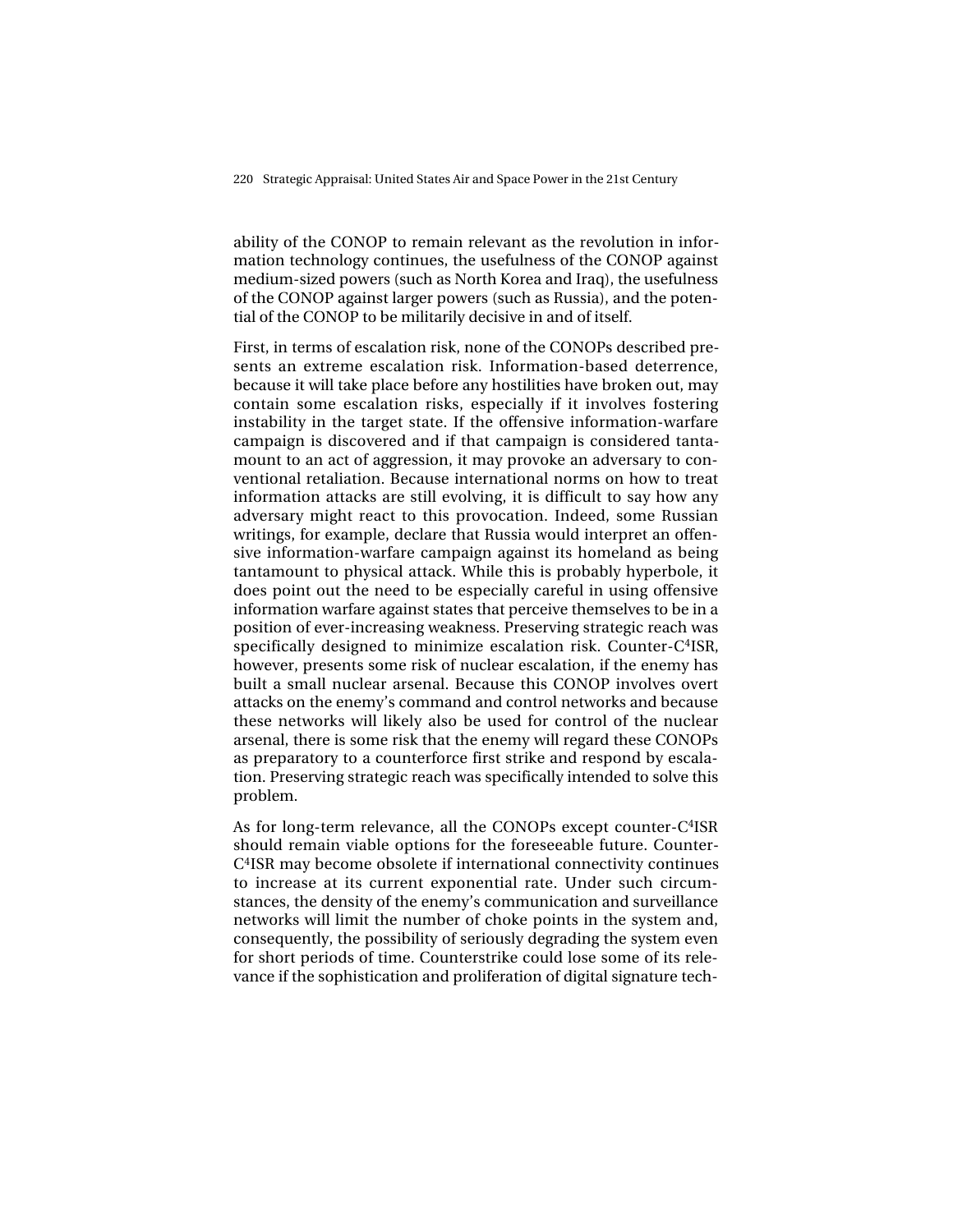nology reach a point where even regional powers could prevent the insertion of false information into the strike-planning and execution processes.

All of the CONOPs will have utility against medium-sized powers. Indeed, they were designed with such powers in mind. Against larger powers, the utility of counterstrike and counter-C<sup>4</sup>ISR will greatly diminish. Information deterrence does not depend on the size of the adversary, while preserving strategic reach can still be used to allow U.S. air assets to operate safely over particular areas of a larger adversary. However, the size and density of the communication networks of a large power would make it extremely difficult to create even the short communications blackout required for counter-C<sup>4</sup>ISR without taking drastic steps, such as the use of a high-altitude nuclear burst for electromagnetic pulse effects. Counterstrike may not be an efficient use of resources against an adversary who has very large numbers of cruise missiles and fighter aircraft available during the halt phase. Against such an adversary, it may be better to combine passive defenses with offensive counterair operations to deal with the threat of antiaccess and deep-strike attacks.

Finally, we arrive at military decisiveness. Only information-based deterrence has the potential to be militarily decisive, because it can dissuade an adversary from even starting a conflict. Preserving strategic reach is certainly not decisive, because its whole purpose is distraction, not decisiveness. Counter-C<sup>4</sup>ISR could be decisive under certain circumstances but not in others. Ultimately, counter-C4ISR creates the conditions under which other means of warfare press decisive operations against the opponent; counter- $C<sup>4</sup>ISR$  is an enabler of decisive operations rather than a component of them. Counterstrike falls into the same category. The only scenario in which counterstrike could become decisive would be against an adversary who staked all his hopes on deep-strike and antiaccess operations against U.S. rear areas during the halt phase and had no backup plan in case the attacks failed. In such a scenario, counterstrike could act to fend off the attacks and thus implicitly compel the adversary to sue for peace. In virtually all other instances, counterstrike does not offer an opportunity for a decisive outcome in and of itself.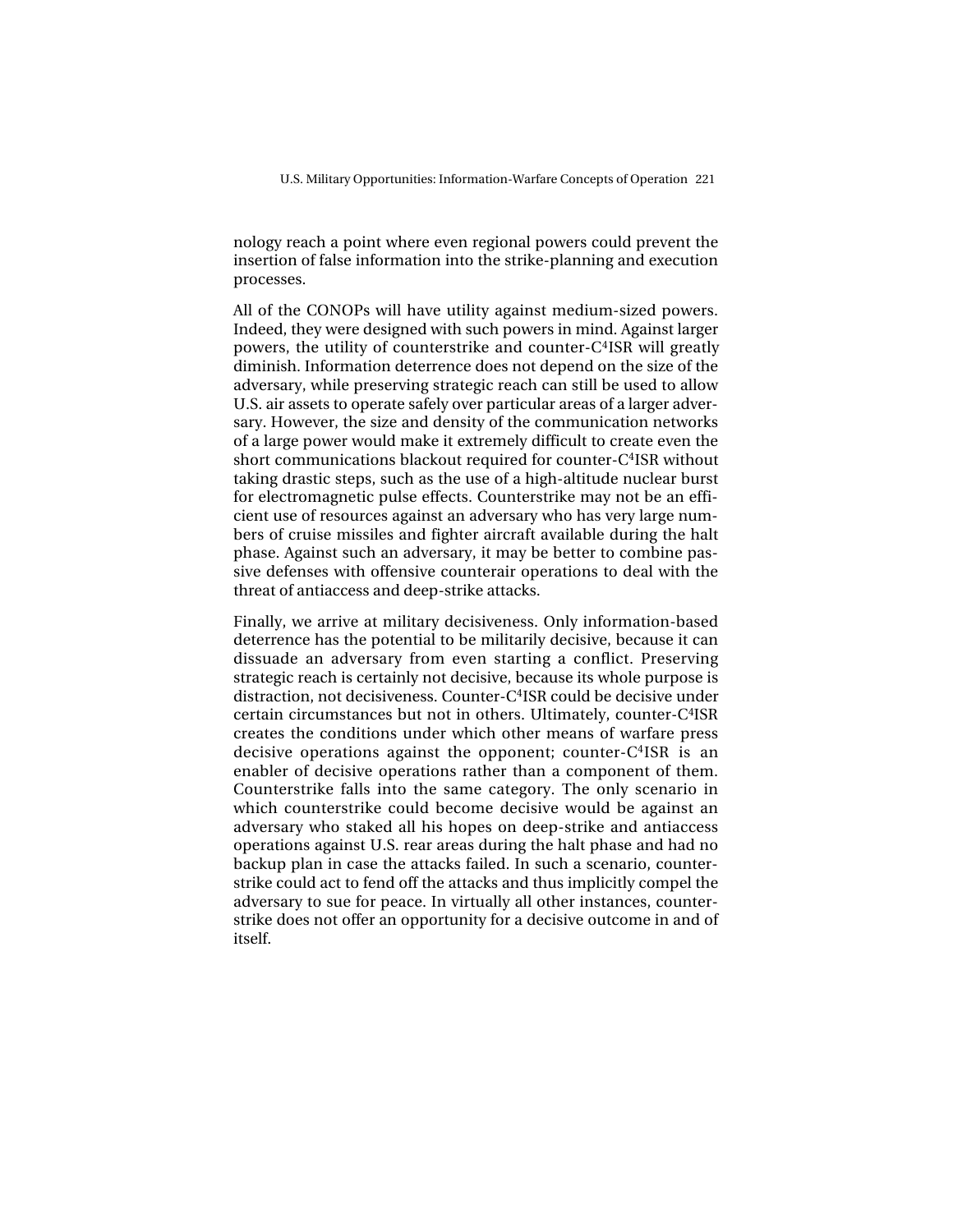## **REFERENCES**

- Agmon, Marcy, et al., *Thwarting the Superpower: How the Smart Adversary Might Use Political Weapons to Offset U.S. Military Power*, Santa Monica, Calif.: RAND, unpublished manuscript.
- Air Force Space Command, "Space Capabilities Integration," briefing slides, July 12, 1996.
- Ambrose, Stephen E., *D-Day, June 6, 1944: The Climactic Battle of World War II*, New York: Simon & Schuster, 1994.
- Cebrowski, Vice Admiral Arthur K., and John J. Garstka, "Network-Centric Warfare: Its Origin and Future," *Naval Proceedings*, January 1998, pp. 28–35.
- Chow, Brian, Gregory S. Jones, Irving Lachow, John Stillion, Dean Wilkening, and Howell Yee, *Air Force Operations in a Chemical and Biological Environment*, Santa Monica, Calif.: RAND, DB-189/1-AF, 1998.
- Graham, Bradley, *Hit to Kill: The New Battle over Shielding America from Missile Attack*, New York: PublicAffairs, LLC, 2001.
- Hosmer, Stephen T., *Psychological Effects of U.S. Air Operations in Four Wars 1941–1991: Lessons for U.S. Commanders*, Santa Monica, Calif.: RAND, MR-576-AF, 1996.
- Hutcherson, Norman B., *Command and Control Warfare: Putting Another Tool in the War-Fighter's Data Base*, Maxwell Air Force Base, Ala.: Air University Press, September 1994.
- Joint Chiefs of Staff, *Joint Vision 2010*, Washington, D.C., July 1996.
- Joint Staff, *Joint Doctrine for Command and Control Warfare*, Joint Publication 3-13.1, February 7, 1996.
- Keffer, John W., "Trends in Commercial Satellite Communications Systems and Implications for MILSATCOM," briefing slides, November 20, 1996.
- Libicki, Martin, *Defending Cyberspace and Other Metaphors*, Washington, D.C.: National Defense University Books, 1997.
- Nye, Joseph, and William Owens, "America's Information Edge," *Foreign Affairs,* Vol. 75, No. 2, March/April 1996, pp. 20–36.